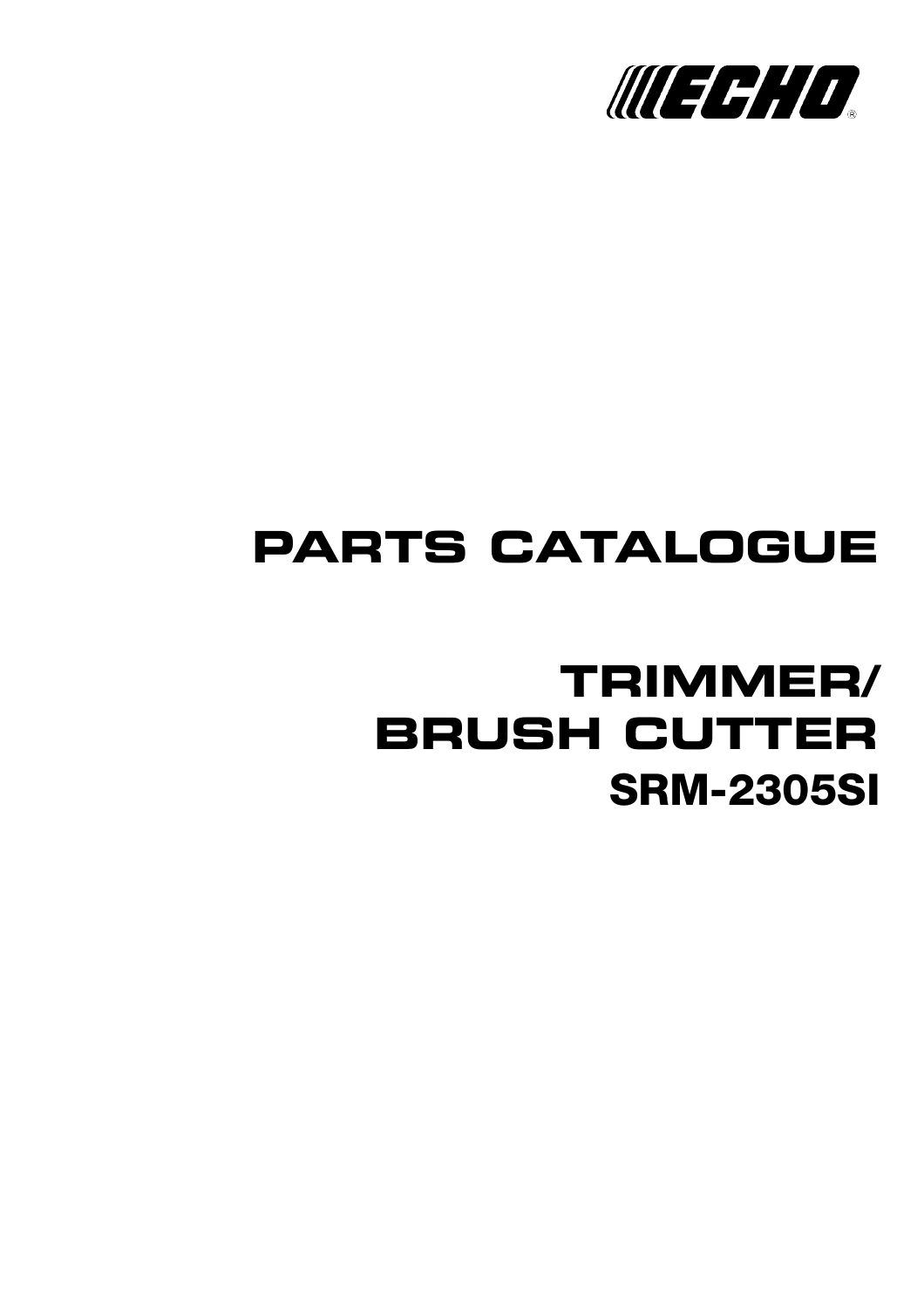**SRM-2305SI 1 Cylinder, Crankcase, Piston**



|                 |     | KEY LV PART NUMBER Q'TY |                       | <b>DESCRIPTION</b>         | <b>REMARKS</b> |
|-----------------|-----|-------------------------|-----------------------|----------------------------|----------------|
|                 |     |                         |                       |                            |                |
| 1               |     | 101011-06562            | 1.                    | <b>CYLINDER</b>            |                |
| $\overline{2}$  |     | 900162-05022            | $\mathbf{2}$          | BOLT, H.S. 5*22            |                |
| $\cdot$ 3       |     | 101010-44332            |                       | <b>GASKET, CYL. BASE</b>   |                |
| 4               |     | P021-001102             | 1                     | <b>PISTON KIT</b>          |                |
| $\overline{5}$  | $+$ | A101-000000             | $\overline{c}$        | RING, PISTON               |                |
| $\,6$           | $+$ | 100013-11520            | $\mathbf{1}$          | PIN, PISTON                |                |
| $\frac{1}{7}$   | $+$ | 100015-04630            | $\mathbf{2}$          | <b>CIRCLIP, PISTON PIN</b> |                |
| 8               | $+$ | 100014-11520            | $\overline{2}$        | SPACER, PISTON PIN         |                |
| $\ddot{\theta}$ |     | A011-000101             |                       | CRANKSHAFT, ASM            |                |
| 10              | $+$ | V553-000010             | 1                     | <b>BEARING, NEEDLE 8</b>   |                |
| 11              |     | 100204-52132            | 1                     | <b>CRANKCASE KIT</b>       |                |
| 12              | $+$ | 100212-42031            | $\overline{2}$        | <b>OILSEAL</b>             |                |
| 13              | $+$ | 100215-03930            | $\mathbf{2}^{\prime}$ | PIN, DOWEL                 |                |
| 14              | $+$ | 94035-36201             | $\overline{2}$        | <b>BEARING BALL</b>        |                |
| 15              | $+$ | 100242-42030            | 1                     | <b>GASKET, CRANKCASE</b>   |                |
| 16              | $+$ | 900162-05028            | 3                     | <b>BOLT, H.S. 5*28</b>     |                |
| 17              |     | 101511-44730            | 1                     | COVER, FAN<br>(BS)         |                |
| 19              |     | 101514-42031            | 1                     | <b>COVER, CYLINDER</b>     |                |
| 20              |     | 900238-04012            | $\mathbf{2}$          | <b>SCREW 4*12</b>          |                |
| 21              |     | X547-000650             | 1                     | LABEL, ECHO                |                |
|                 |     | 900238-04016            | 6                     | SCREW 4*16                 |                |
| $\frac{22}{23}$ |     | P021-013520             | 1.                    | <b>HOLDER KIT</b>          |                |
| 24              | $+$ | 91118-05025             | $\mathbf{2}$          | <b>BOLT</b>                |                |
| 25 <sub>1</sub> | $+$ | 610922-27432            |                       | <b>HOLDER</b>              |                |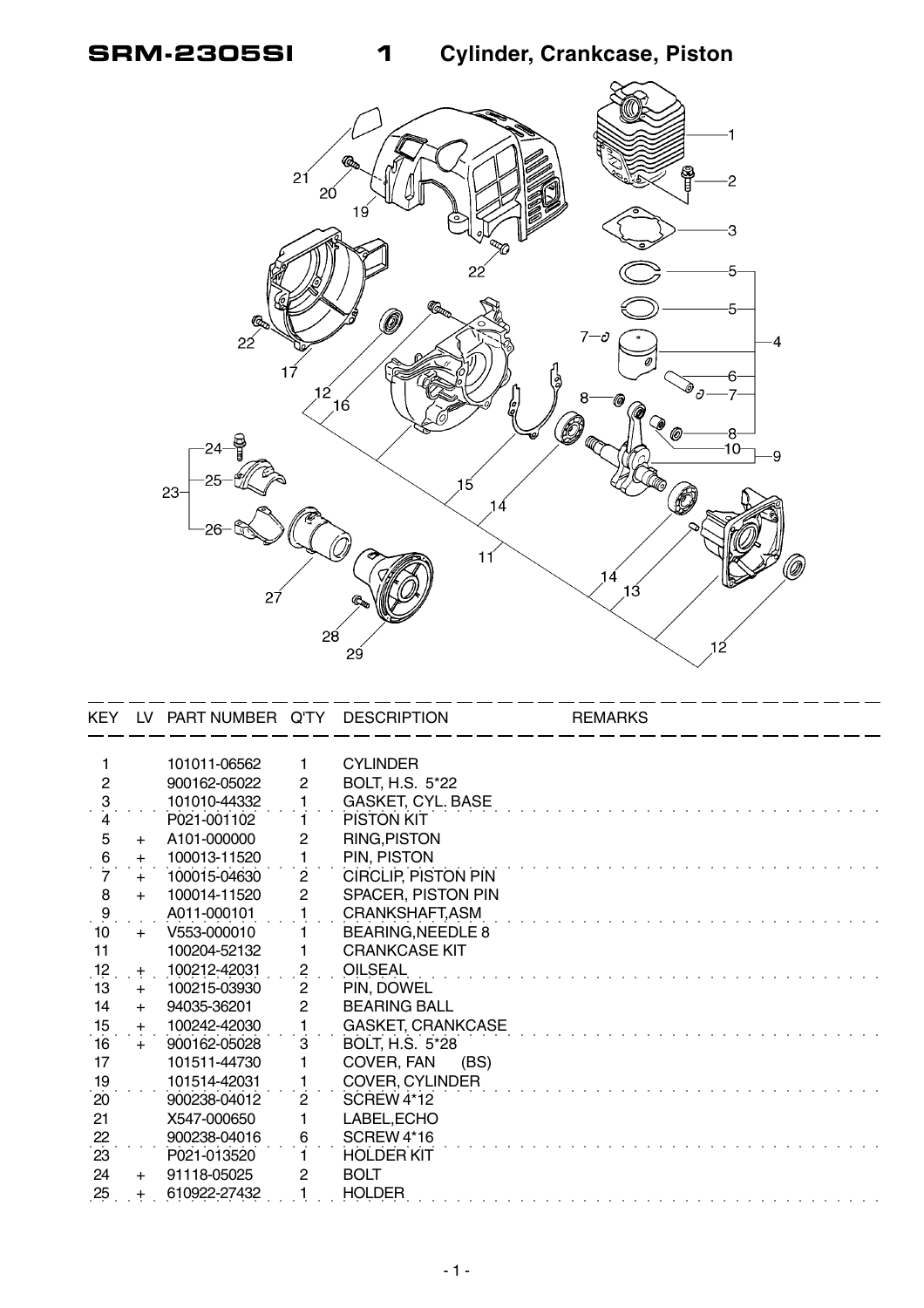1

**Cylinder, Crankcase, Piston** 



| <b>KEY</b>                   | LV PART NUMBER Q'TY                                          | <b>DESCRIPTION</b>                                                   | <b>REMARKS</b> |
|------------------------------|--------------------------------------------------------------|----------------------------------------------------------------------|----------------|
| -26<br>-27<br>$^{28}$<br>-29 | 610923-27432<br>610910-27832<br>900238-05016<br>610223-44730 | <b>HOLDER</b><br><b>CUSHION</b><br><b>SCREW 5*16</b><br>CASE, CLUTCH | (BS)           |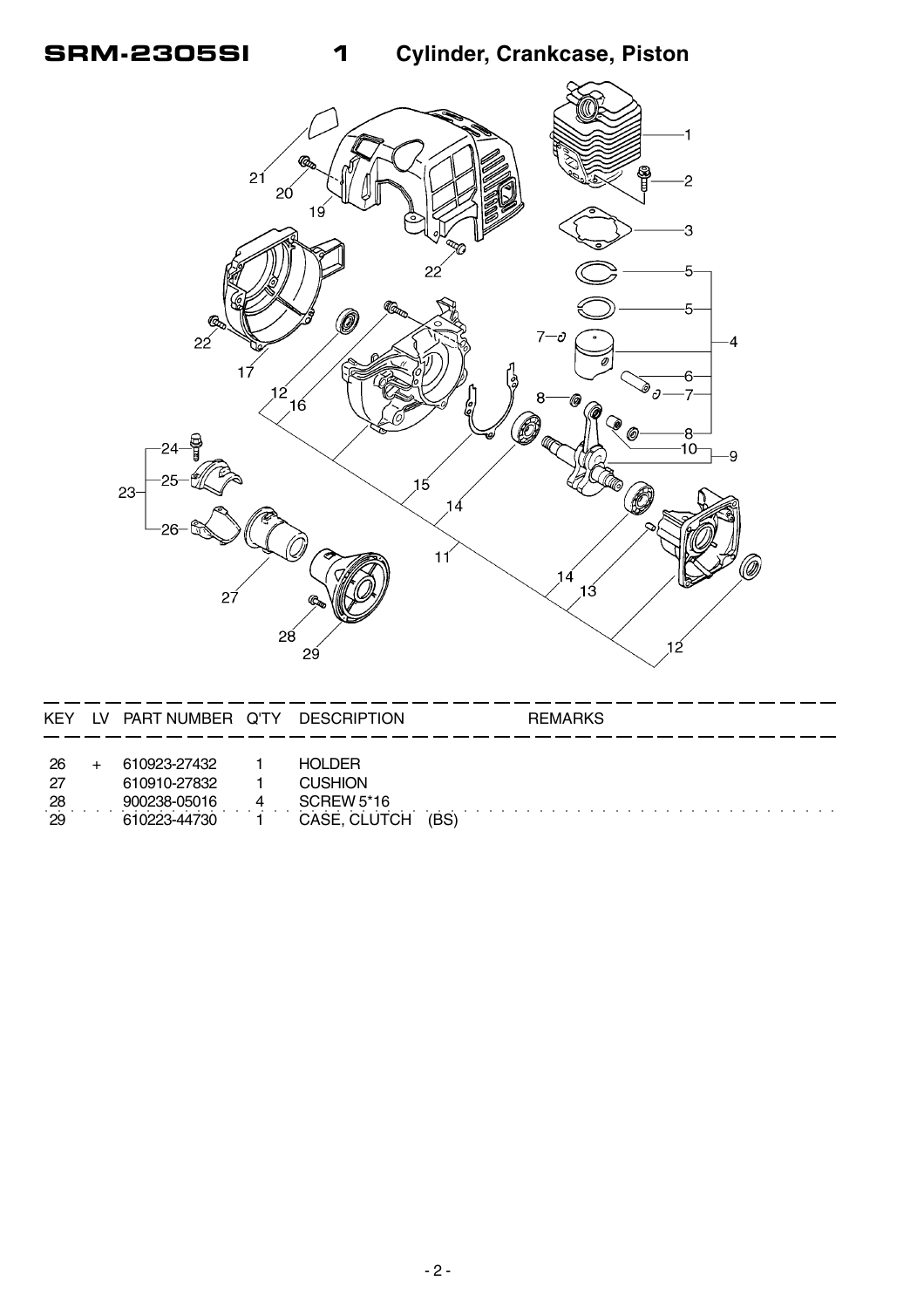

| <b>KEY</b> | LV. | PART NUMBER Q'TY |   | <b>DESCRIPTION</b>     | <b>REMARKS</b> |
|------------|-----|------------------|---|------------------------|----------------|
|            |     |                  |   |                        |                |
| 2          |     | 900701-00012     |   | CIRCLIP 12             |                |
|            |     | 900807-06001     | 2 | BEARING, BALL 6001     |                |
|            |     | 900702-00028     |   | CIRCLIP 28             |                |
| 5          |     | 175005-47630     |   | DRUM, CLUTCH           |                |
| 6          |     | 175000-52733     |   | <b>CLUTCH ASY</b>      |                |
| 15         |     | 175018-52131     | 2 | <b>SPRING, CLUTCH</b>  |                |
|            |     | 156801-44731     |   | <b>FLYWHEEL</b>        |                |
| 8          |     | 156601-52130     |   | <b>COIL, IGNITION</b>  |                |
| 9          |     | 900162-04022     | 2 | <b>BOLT, H.S. 4*22</b> |                |
| 10         |     | 162010-52830     |   | LEAD, GROUND           |                |
| 11         |     | 159012-03433     |   | CAP, SPARK PLUG        |                |
| 12         |     | 159011-03432     |   | COIL, SPARK PLUG       |                |
| 13         |     | 159010-10230     |   | PLUG, SPARK (BPMR-7A)  |                |
| 14         |     | 150112-42030     |   | <b>BUSHING</b>         |                |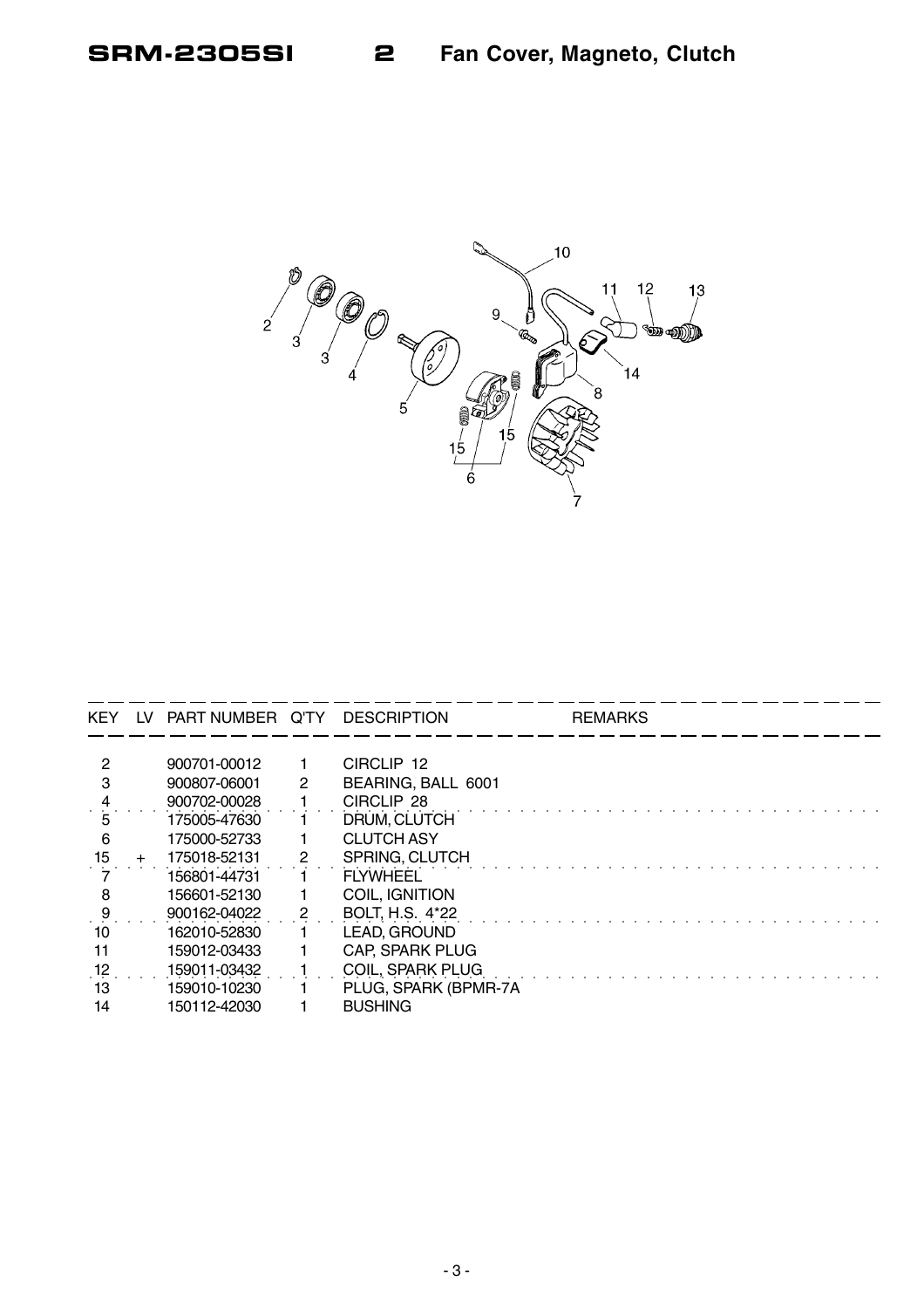

| KEY.         | LV.   | PART NUMBER Q'TY DESCRIPTION |                |                           | <b>REMARKS</b> |  |
|--------------|-------|------------------------------|----------------|---------------------------|----------------|--|
|              |       |                              |                |                           |                |  |
| 15           |       | 900253-05020                 | 3              | <b>SCREW 5*20</b>         |                |  |
| 16           |       | X505-000620                  |                | LABEL, CAUTION            |                |  |
| $^{18}$      |       | X502-000460                  |                | LABEL, ECHO               |                |  |
| 19           |       | A051-000292                  |                | STARTER, RECOIL           |                |  |
| 20           | $+$   | 177246-11120                 |                | <b>CLIP, STARTER ROPE</b> |                |  |
| 21           | $+$   | 177228-27030                 |                | <b>GRIP, STARTER</b>      |                |  |
| $22^{\circ}$ | $+$   | P022-004610                  | $\overline{2}$ | SPRING, RETURN            |                |  |
| 23           | $+$   | P022-004620                  | 2              | PAWL, STARTER             |                |  |
| $^{24}$      | $+$   | P022-004680                  |                | SPRING, SPIRAL            |                |  |
| 25           | $+$   | P022-004600                  |                | ROPE, STARTER             |                |  |
| 26           | $+$   | P022-004690                  |                | REEL, ROPE                |                |  |
| 27           | $+$   | P022-004660                  |                | SPRING, RETURN            |                |  |
| 28           | $+$   | P022-004670                  |                | PAWL, STARTER             |                |  |
| 29           | $+$   | P022-005230                  |                | COMPLETE, SPRING          |                |  |
| 30           | $+$   | P022-004640                  |                | PLATE, CAM                |                |  |
| 31           | $+$   | P022-004630                  |                | <b>SCREW</b>              |                |  |
| 33           |       | 900238-04016                 | 2              | <b>SCREW 4*16</b>         |                |  |
| 35           |       | V376-000361                  |                | <b>SPACER</b>             |                |  |
| $40^{-}$     |       | A052-000130                  |                | PULLEY, ASM STARTER       |                |  |
| 41           | $+$   | P022-004740                  | 2              | PAWL, STARTER             |                |  |
| 42           | $+$   | 177234-12220                 | 2              | SPRING, PAWL              |                |  |
| 43           | $\pm$ | P022-002100                  | 2              | E-RING                    |                |  |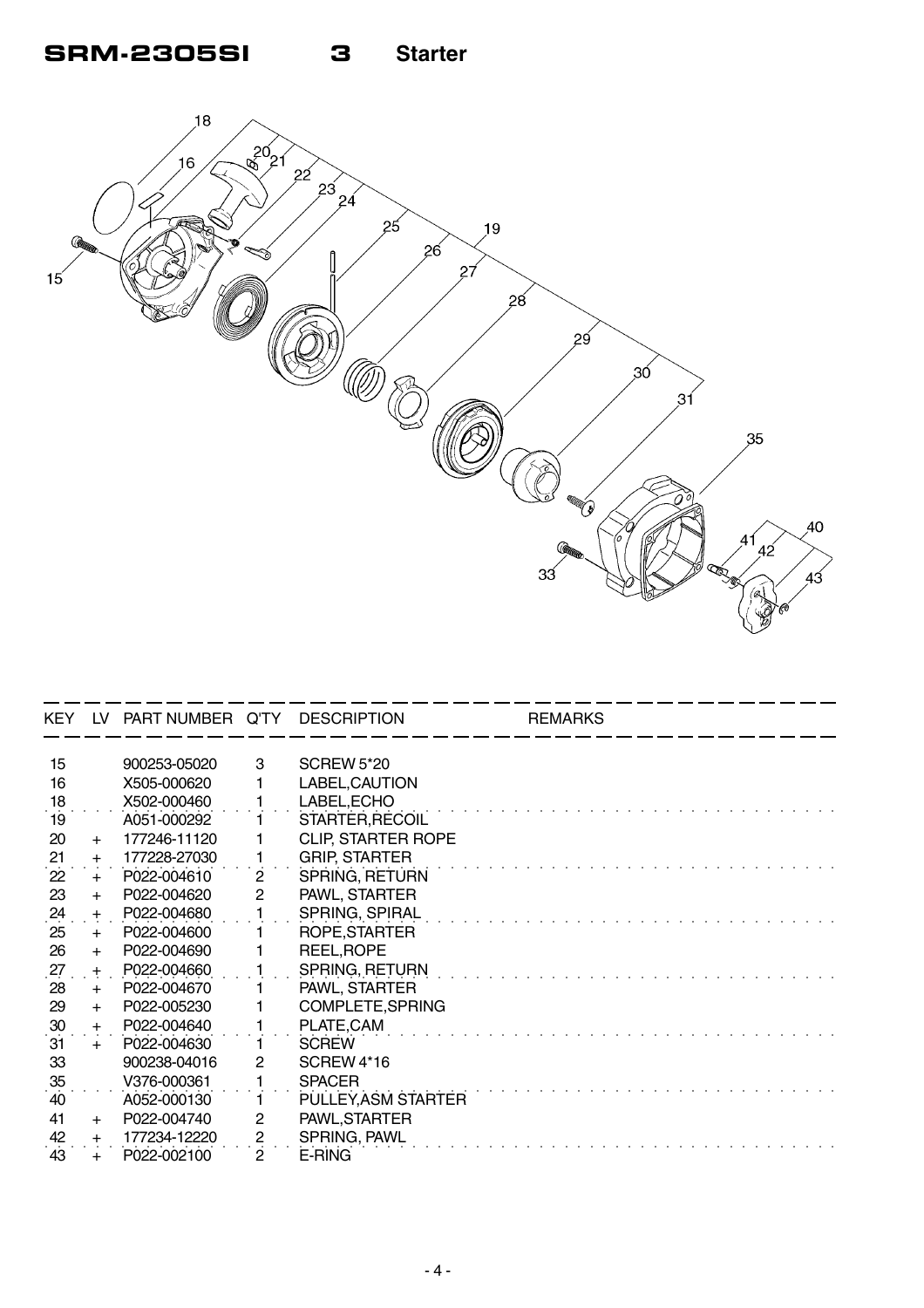

| KEY.                | LV. | PART NUMBER Q'TY DESCRIPTION |                |                             | <b>REMARKS</b> |  |
|---------------------|-----|------------------------------|----------------|-----------------------------|----------------|--|
|                     |     |                              |                |                             |                |  |
| 1                   |     | 130010-42032                 | 1              | <b>GASKET, INTAKE</b>       |                |  |
| $\overline{2}$      |     | 900500-00005                 | $\overline{c}$ | NUT <sub>5</sub>            |                |  |
| $\ddot{\mathbf{3}}$ |     | 900238-05020                 | $2 \cdot$      | <b>SCREW 5*20</b>           |                |  |
| 4                   |     | 130017-42031                 | $\mathbf{1}$   | <b>INSULATOR, INTAKE</b>    |                |  |
| 5                   |     | 130016-42031                 | 1              | <b>GASKET, INTAKE</b>       |                |  |
| $\frac{6}{7}$       |     | 125200-52433                 | 1              | <b>CARBURETOR</b>           |                |  |
|                     |     | 178510-48830                 | 1.             | ROD, CHOKE                  |                |  |
| 8                   |     | 130301-04560                 | 1              | <b>CASE, AIR CLEANER</b>    |                |  |
| $\cdot$ 9           | $+$ | 178810-05230                 | 1              | <b>GROMMET</b>              |                |  |
| 10                  |     | 178515-04560                 | 1              | SHUTTER, CHOKE              |                |  |
| 11                  |     | 178516-00830                 | 1              | <b>SPACER</b>               |                |  |
| 12                  |     | 130410-44730                 | $\mathbf{1}$   | <b>BRACKET, AIR CLEANER</b> |                |  |
| 13                  |     | 900242-05057                 | $\mathbf{2}$   | <b>SCREW 5*57</b>           |                |  |
| 14                  |     | 130310-04560                 | 1              | FILTER, AIR                 |                |  |
| 15                  |     | 130302-50630                 | 1              | COVER ASSY, AIR CLN.        |                |  |
| 16                  | $+$ | 900720-00004                 |                | $O-HING(P-4)$               |                |  |
| 17                  | $+$ | 130415-40630                 | 1              | <b>SCREW</b>                |                |  |
| 19                  |     | 890121-47530                 | 1              | LABEL, CHOKE                |                |  |
| 21                  |     | P021-000052                  | 1.             | MUFFLER ASY                 |                |  |
| 22                  | $+$ | V104-000160                  | $\overline{c}$ | GASKET, EXHAUST             |                |  |
| 25                  | $+$ | 900242-04010                 | 3              | <b>SCREW 4*10</b>           |                |  |
| 26                  | $+$ | 145866-42031                 | 1              | <b>GASKET, MUFFLER LID</b>  |                |  |
| 27                  | $+$ | 145876-42030                 | 1              | LID, MUFFLER (B)            |                |  |
| 28                  | $+$ | 145863-42030                 | 1              | <b>HOLDER, SCREEN</b>       |                |  |
| 29                  |     | 900105-05055                 | $\mathbf{2}$   | BOLT, H.S. 5*55             |                |  |
| 31                  |     | A320-000251                  | 1              | <b>COVER, MUFFLER</b>       |                |  |
| 32                  |     | 145642-04930                 | 1              | <b>WASHER</b>               |                |  |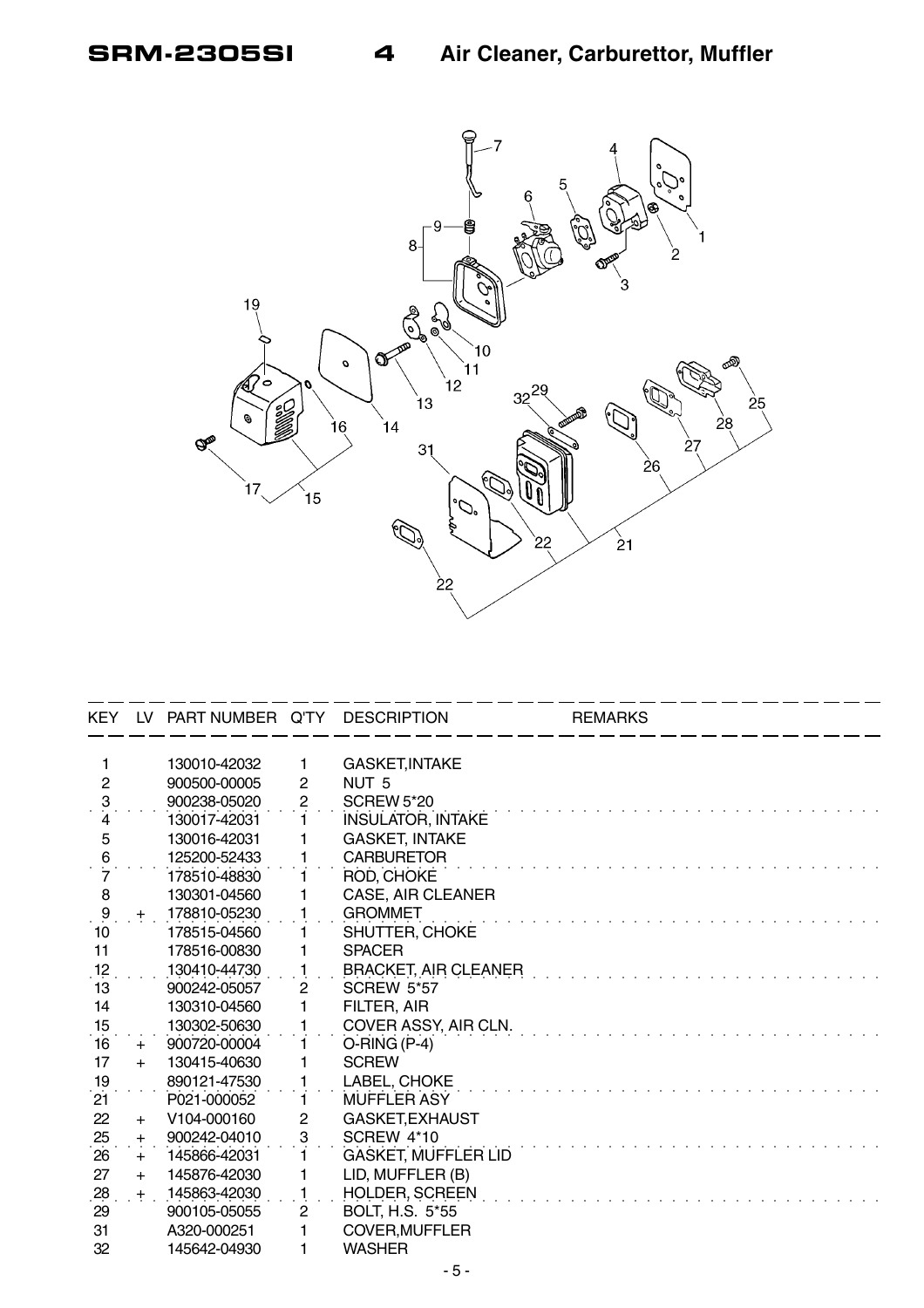

| KEY. | LV. | PART NUMBER Q'TY |   | DESCRIPTION             | <b>REMARKS</b> |
|------|-----|------------------|---|-------------------------|----------------|
|      |     |                  |   |                         |                |
|      |     | 131005-44332     |   | <b>TANK, FUEL</b>       |                |
|      |     | 900243-05016     | 2 | <b>SCREW 5*16</b>       |                |
|      |     | 305110-42030     |   | <b>STAND</b><br>(BL)    |                |
| 4    |     | 131004-55530     |   | CAP ASSY, FUEL TANK     |                |
| 5    | +   | 131016-55830     |   | <b>GASKET, FUEL CAP</b> |                |
| 6    | $+$ | 131051-56030     |   | CLIP, FUEL CAP          |                |
|      |     | 131300-56430     |   | VALVE, CHECK            |                |
| 8    |     | 130111-00530     |   | <b>CLIP</b>             |                |
| 9    |     | V471-001200      |   | <b>PIPE</b>             |                |
| 10   |     | 132115-46730     |   | <b>GROMMET, FUEL</b>    |                |
| 11   |     | 132013-09820     |   | <b>CLIP</b>             |                |
| 12   |     | 131205-07320     |   | <b>STRAINER, FUEL</b>   |                |
| 13   |     | 132010-56330     |   | <b>PIPE</b><br>$3*6*90$ |                |
| 14   |     | V471-001190      |   | <b>PIPE</b>             |                |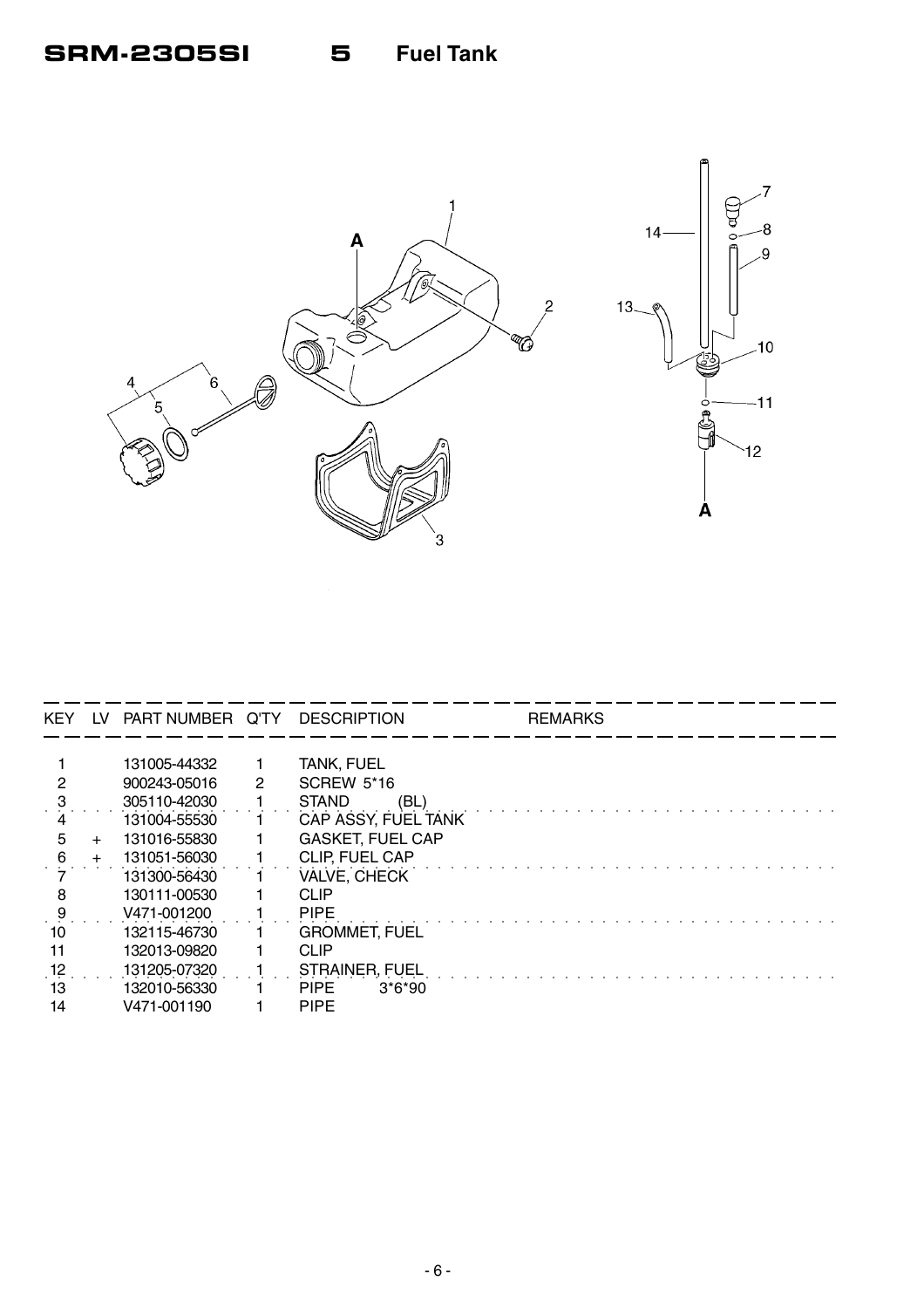

| <b>KEY</b> | l V            | PART NUMBER Q'TY | <b>DESCRIPTION</b>    | <b>REMARKS</b> |
|------------|----------------|------------------|-----------------------|----------------|
|            |                |                  |                       |                |
|            |                | 895610-00130     | L-WRENCH (4MM)        |                |
|            |                | 895112-00330     | SPANNER 8*10          |                |
|            |                | X602-000020      | <b>TOOL, WRENCH</b>   |                |
|            |                | 897518-01131     | LOCKING TOOL          |                |
| 5          |                | P021-002861      | <b>GOGGLES</b>        |                |
| 6          |                | 898510-39130     | <b>BAG, TOOL</b>      |                |
| 10         |                | P021-002620      | SHIELD, BLADE(W/KNIFE |                |
| 11         | $+$            | C550-000080      | SHIELD, BLADE         |                |
| 12         | $+$            | C554-000000      | KNIFE, CORD           |                |
| 13         | $\overline{+}$ | 900252-05012     | <b>SCREW 5*12</b>     |                |
| 15         |                | C550-000100      | SHIELD, BLADE         |                |
| 16         |                | 900565-00005     | NUT                   |                |
| 17         |                | 900242-05018     | <b>SCREW 5*18</b>     |                |
| 21         |                | C550-000090      | SHIELD, BLADE         |                |
| 22         |                | 699013-56830     | PLATE, SHIELD         |                |
| 23         |                | 91118-05025      | BOLT                  |                |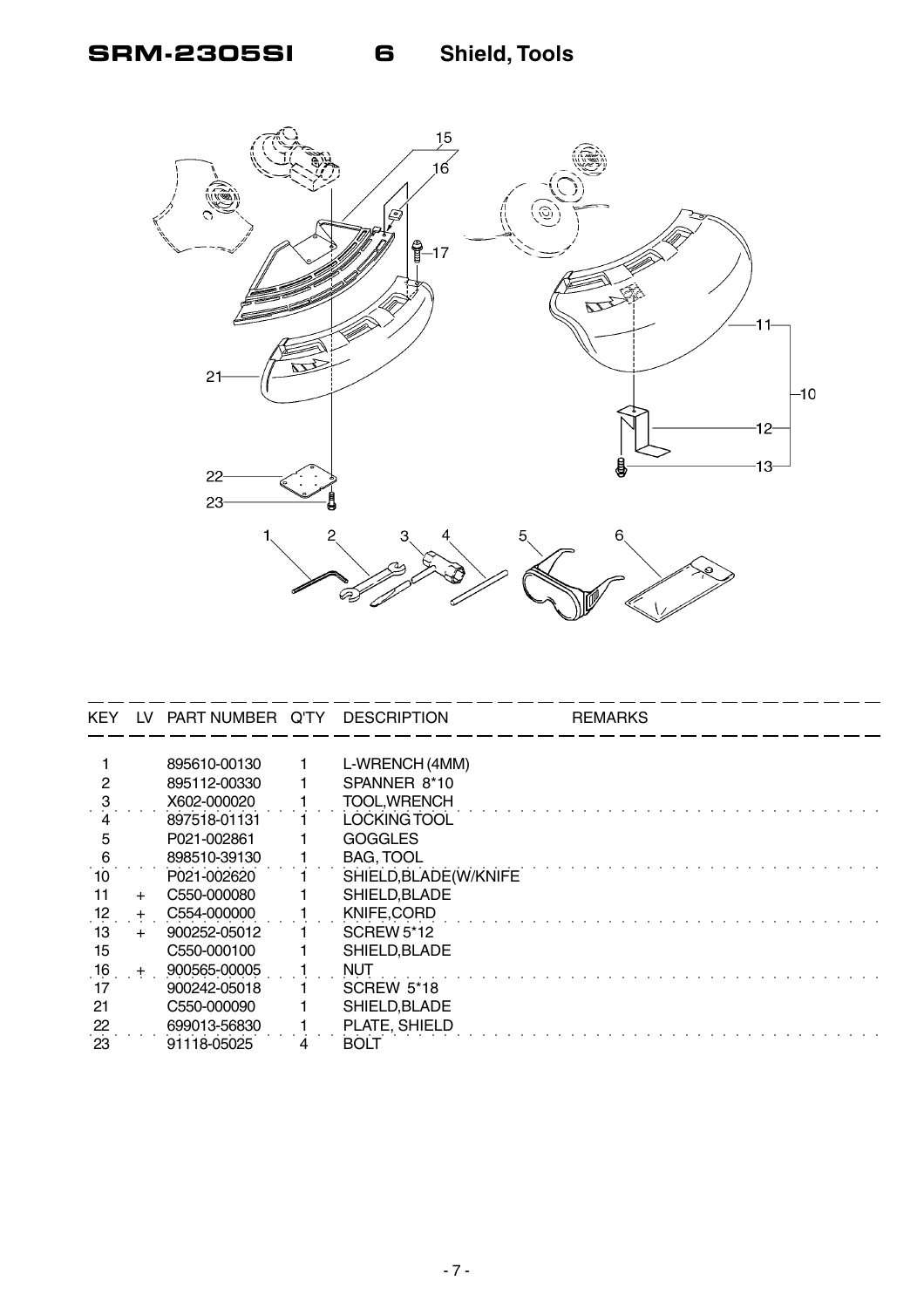

|                     |       | KEY LV PART NUMBER Q'TY DESCRIPTION |                      |                           | <b>REMARKS</b> |
|---------------------|-------|-------------------------------------|----------------------|---------------------------|----------------|
| 1                   |       | P021-002612                         | 1                    | <b>GRIP ASY, F-HANDLE</b> |                |
| $\overline{2}$      | $+$   | 900253-04016                        | 3                    | SCREW 4*16                |                |
| $\ddot{\mathrm{3}}$ | $+$   | 900220-05030                        |                      | <b>SCREW 5*30</b>         |                |
| 4                   | $+$   | 900500-00005                        |                      | NUT <sub>5</sub>          |                |
| $\overline{5}$      |       | C460-000011                         |                      | LOCKOUT, THROTTLE         |                |
| $\frac{6}{7}$       |       | V452-000130                         |                      | SPRING, TORSION           |                |
|                     |       | C450-000022                         |                      | TRIGGER, THROTTLE         |                |
| 8                   |       | V452-000060                         |                      | SPRING, TORSION           |                |
| $\ddot{\theta}$     |       | 163401-49230                        | 1                    | SWITCH, IGNITION          |                |
| 10                  |       | 900502-00006                        | $\mathbf{2}^{\circ}$ | <b>NUT 6 (3N)</b>         |                |
| 11                  |       | V430-000410                         |                      | CABLE, BOWDEN             |                |
| 12                  |       | 178127-47530                        |                      | <b>TUBE</b>               |                |
| 13                  |       | 159112-09961                        |                      | <b>CLIP</b>               |                |
| 14                  |       | 224924-52130                        | $\overline{2}$       | <b>CLIP</b>               |                |
| 15                  |       | P021-013000                         | $\mathbf{1}$         | RING, HARNESS ASSY        |                |
| 16                  | $+$   | 301200-21330                        |                      | HOOK ASS'Y                |                |
| 17                  |       | ++ 301015-05330                     |                      | HOOK, BAND                |                |
| 18                  | $+$   | 91119-05012                         |                      | <b>BOLT</b>               |                |
| $\overline{19}$     |       | P021-012820                         |                      | FIXTURE, ASY HANDLE       |                |
| 20                  | $+$   | 900565-50008                        |                      | <b>NUT</b>                |                |
| 21                  | $+$   | 91118-05030                         | 3                    | <b>BOLT</b>               |                |
| 23                  | $+$   | 605014-54230                        |                      | <b>WASHER</b>             |                |
| 24                  | $+$   | V299-000110                         |                      | KNOB, FASTENER            |                |
| 33                  | $\pm$ | C423-000041                         |                      | <b>FIXTURE, HANDLE</b>    |                |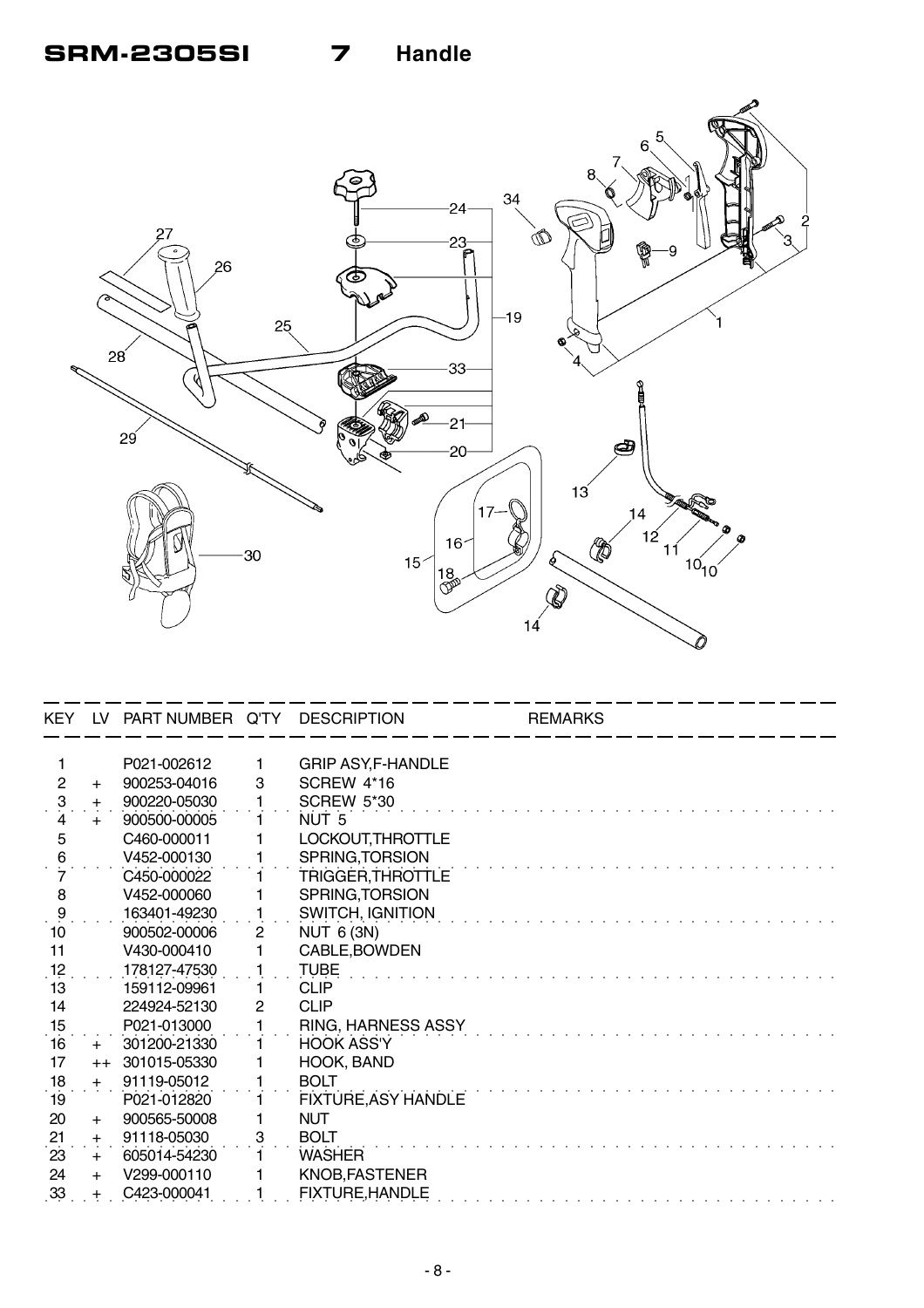### **SRM-2305SI 7 Handle**



| <b>KEY</b> | IV. | PART NUMBER Q'TY | <b>DESCRIPTION</b>           | <b>REMARKS</b> |
|------------|-----|------------------|------------------------------|----------------|
|            |     |                  |                              |                |
| -25        |     | C400-000000      | <b>HANDLE, FRONT</b>         |                |
| 26         |     | C403-000031      | <b>GRIP,HANDLE</b>           |                |
| 27         |     | 890617-43130     | LABEL, CAUTION               |                |
| 28         |     | 610206-28230     | <b>HOUSING ASS'Y D, SFT.</b> |                |
| -29        |     | 610018-27830     | <b>SHAFT, DRIVE</b>          |                |
| 30         |     | C062-000181      | HARNESS, SHOULDER            |                |
| 34         |     | C463-000000      | KNOB, LATCH                  |                |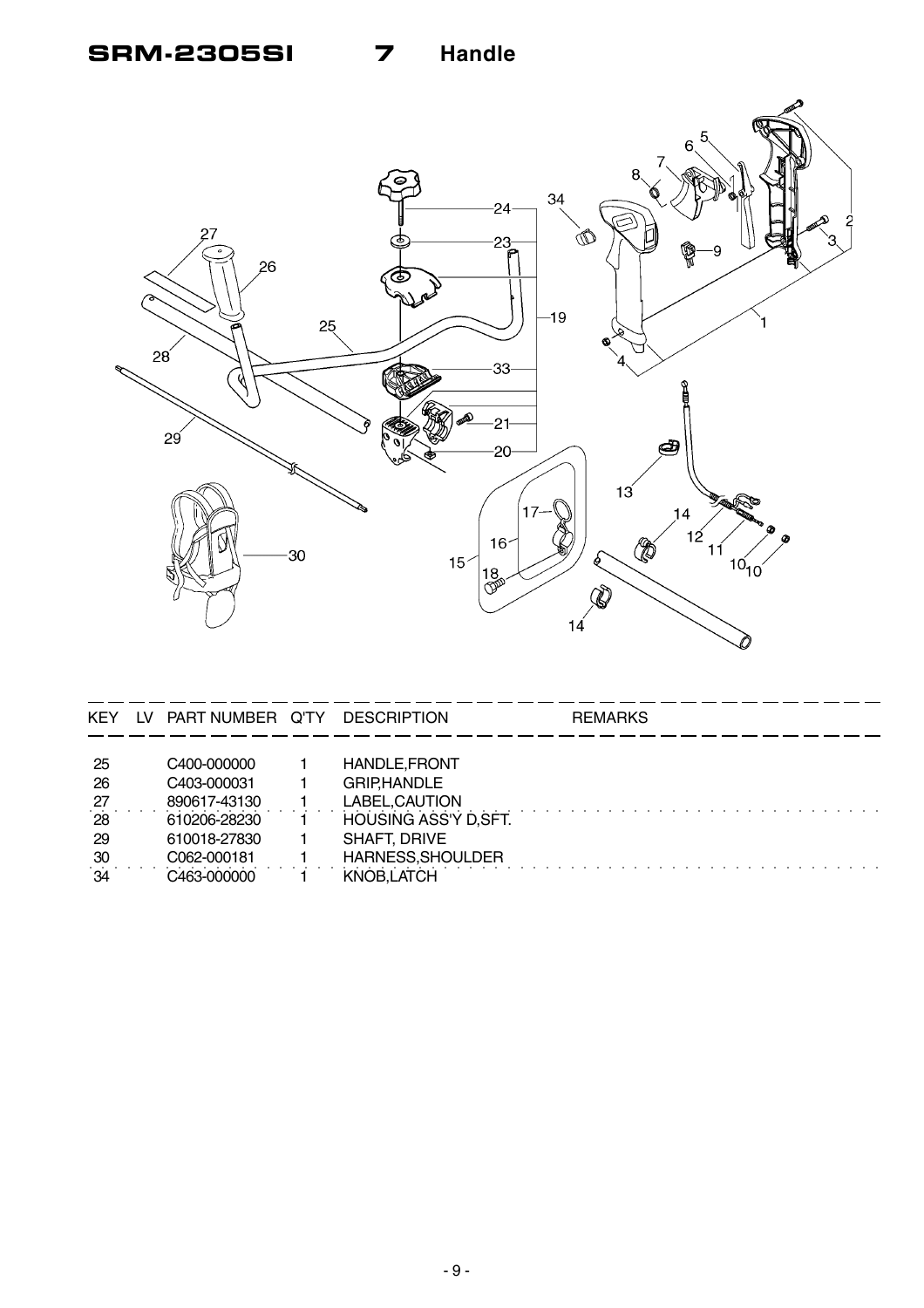

OPTION

|                   |       | KEY LV PART NUMBER Q'TY DESCRIPTION |                       | <b>REMARKS</b> |  |
|-------------------|-------|-------------------------------------|-----------------------|----------------|--|
|                   |       |                                     |                       |                |  |
|                   |       | P021-012610                         | CASE, GEAR            |                |  |
| $\overline{2}$    | $+$   | 610320-52130                        | <b>NUT 10</b>         |                |  |
| $\ddot{3}$        | $\pm$ | 699229-56830                        | PLATE, COVER          |                |  |
| 4                 | $+$   | 610314-52130                        | PLATE, ADAPTER (L)    |                |  |
| $\overline{5}$    | $+$   | 900720-00012                        | O-RING 12             |                |  |
| $\,6\,$<br>11     | $+$   | C535-000001                         | <b>FIXTURE, BLADE</b> |                |  |
|                   | $++$  | 610352-56830                        | PLATE, CUP            |                |  |
| 14                | $++$  | C535-000011                         | <b>FIXTURE, BLADE</b> |                |  |
| 7                 | $+$   | 900702-00032                        | CIRCLIP 32            |                |  |
| 8                 | $+$   | 610444-56830                        | <b>WASHER</b>         |                |  |
| 9                 | $+$   | 900812-06201                        | BEARING, BALL 6201    |                |  |
| .10               | $+$   | 610310-56830                        | SHAFT, P.T.O.         |                |  |
| $12 \overline{ }$ | $+$   | 610300-40830                        | <b>GEAR SET</b>       |                |  |
| 13                | $+$   | 900810-00626                        | BEARING, BALL 626     |                |  |
| 15                | $+$   | 610473-52131                        | <b>SPRING</b>         |                |  |
| 16                | $+$   | 900603-50008                        | <b>WASHER</b>         |                |  |
| 17                | $+$   | 610434-50031                        | BOLT 8*8              |                |  |
| 18                | $+$   | 900242-05010                        | <b>SCREW 5*10</b>     |                |  |
| 19                | $+$   | 91118-06025                         | <b>BOLT</b>           |                |  |
| 20                | $+$   | 900855-06900                        | BEARING, BALL 6900    |                |  |
| 21                | $+$   | 900858-06900                        | BEARING, BALL 6900Z   |                |  |
| $\overline{22}$   | $+$   | 900702-00022                        | CIRCLIP <sub>22</sub> |                |  |
| 23                | $+$   | 900706-00010                        | CIRCLIP <sub>10</sub> |                |  |
| 30 <sub>o</sub>   |       | X405-000011                         | SAW, BUSH CUTTER      |                |  |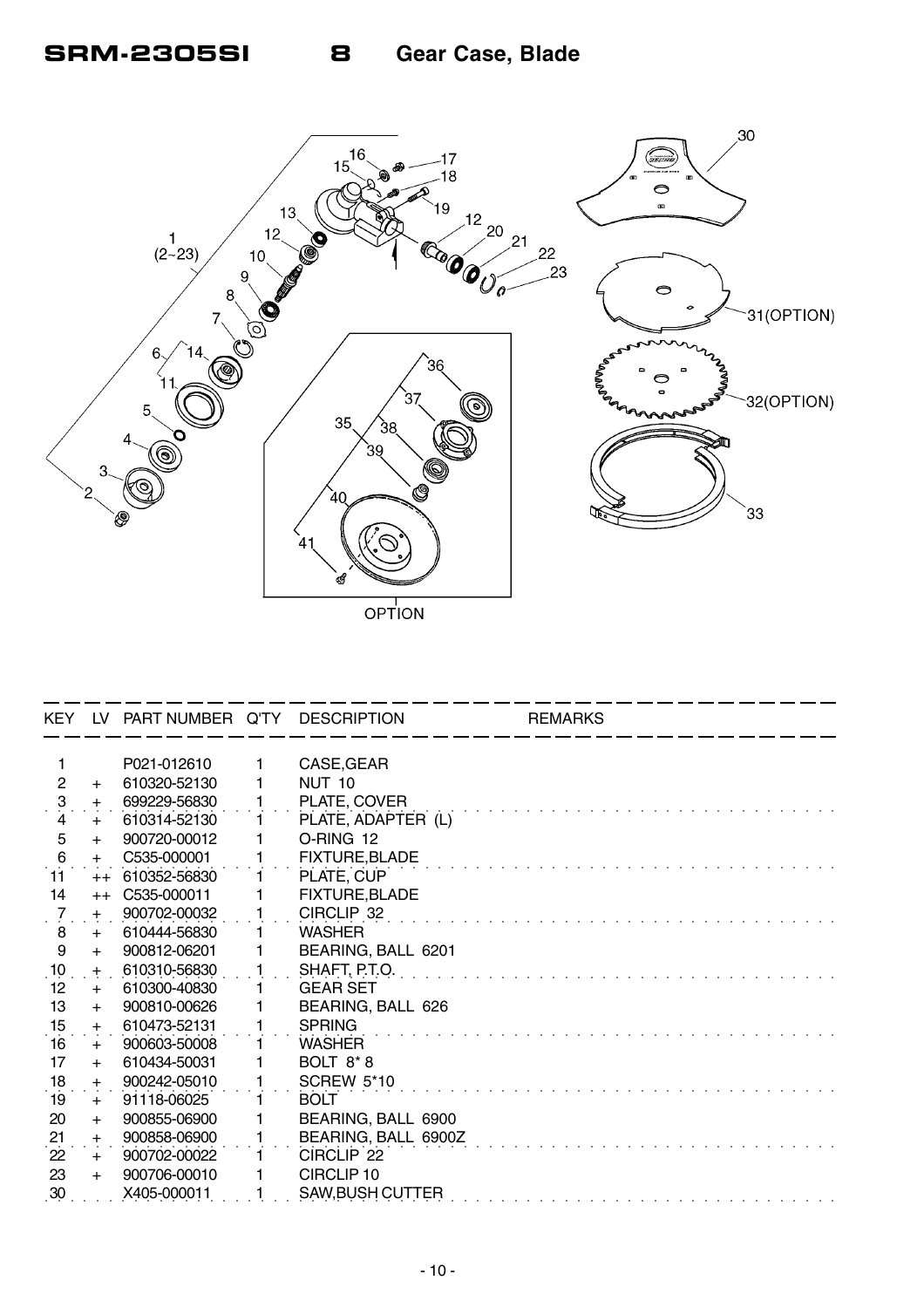

OPTION

| <b>KEY</b>     |     | LV PART NUMBER Q'TY DESCRIPTION |                        | <b>REMARKS</b> |
|----------------|-----|---------------------------------|------------------------|----------------|
| 33             |     | P021-007470                     | SCABBARD, BLADE        |                |
| <b>OPTION</b>  |     |                                 |                        |                |
| -31            |     | 696001-44731                    | BLADE, 8-CUTTER 9IN    |                |
| 32             |     | 695001-44731                    | SAW, CIRCULAR 9*80T    |                |
| 35             |     | 699200-56830                    | CAP ASSY, FREE         |                |
| 36             | $+$ | 610313-56830                    | PLATE, ADAPTER (U)     |                |
| 37             | $+$ | 699226-05430                    | <b>HOLDER, BEARING</b> |                |
| $\frac{38}{5}$ | $+$ | 900814-06202                    | BEARING, BALL 6202     |                |
| 39             | $+$ | 699227-04630                    | NUT                    |                |
| 40             | $+$ | 699228-08930                    | PLATE, COVER           |                |
| 41             | +   | 900141-05012                    | <b>BOLT 5*12</b>       |                |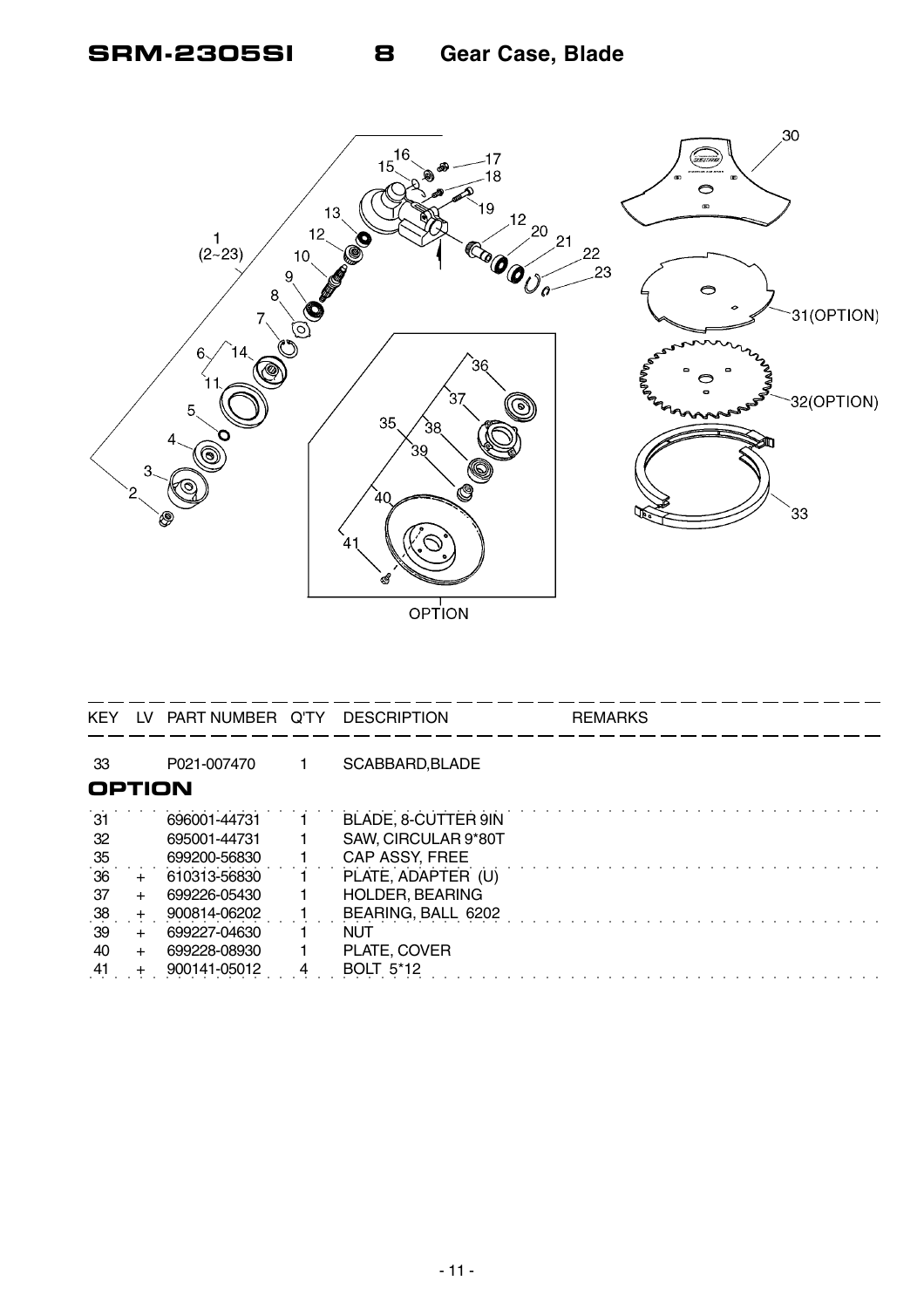

| KEY.                |                  | LV PART NUMBER Q'TY DESCRIPTION |                |                            | <b>REMARKS</b> |
|---------------------|------------------|---------------------------------|----------------|----------------------------|----------------|
|                     |                  | 125200-52433                    | 1              | <b>CARBURETOR</b>          |                |
| 1                   |                  | 125344-52130                    | 2              | <b>SCREW</b>               |                |
|                     | $\ddot{}$<br>$+$ | 125342-52130                    |                | COVER, DIAPHRAGM           |                |
| $\frac{2}{1}$<br>3  | $+$              | 125341-49030                    | 1.             | <b>DIAPHRAGM</b>           |                |
| $\overline{4}$      | $+$              | 125340-51030                    |                | <b>GASKET, DIAPHRAGM</b>   |                |
| 5                   | $+$              | 125339-42030                    |                | <b>SCREW</b>               |                |
| $\ddot{6}$          | $+$              | 125338-13930                    |                | PIN, METERING ARM          |                |
| $\overline{7}$      | $+$              | 125323-42030                    |                | LEVER, METERING            |                |
| $\ddot{\mathbf{8}}$ | $\ddot{}$        | 125322-11520                    |                | SPRING, COIL               |                |
| 9                   | $+$              | 125337-06960                    |                | <b>VALVE, INLET NEEDLE</b> |                |
| 10                  | $+$              | 125327-15130                    |                | <b>CLIP</b>                |                |
| $\overline{.11}$    | $+$              | P005-001050                     |                | NOZZLE, CHECK VALVE        |                |
| 12 <sup>2</sup>     | $+$              | 125326-42030                    |                | <b>STRAINER</b>            |                |
| 13                  | $+$              | 125312-12820                    |                | DIAPHRAGM, FUEL PUMP       |                |
| 14                  | $+$              | 125325-13310                    |                | <b>GASKET, PUMP</b>        |                |
| 15                  | $+$              | P005-000590                     |                | <b>BASE, ASY PRIMER</b>    |                |
| 16                  | $+$              | 125381-08660                    |                | PUMP, PRIMING              |                |
| 17                  | $+$              | 125363-11610                    |                | <b>RING</b>                |                |
| 18                  | $+$              | 125310-11610                    | $\overline{2}$ | <b>SCREW</b>               |                |
| 19                  | $+$              | 125334-06960                    |                | SCREW, THROTTLEADJUST      |                |
| 20                  | $+$              | 125333-06960                    |                | SPRING, IDLE ADJUSTER      |                |
| 21                  | $+$              | 125313-42030                    |                | SPRING, THRT. RETURN       |                |
| 22                  | $+$              | P005-000390                     |                | SHAFT, THROTTLE            |                |
| 23                  |                  | 125372-42030                    |                | <b>SWIVEL</b>              |                |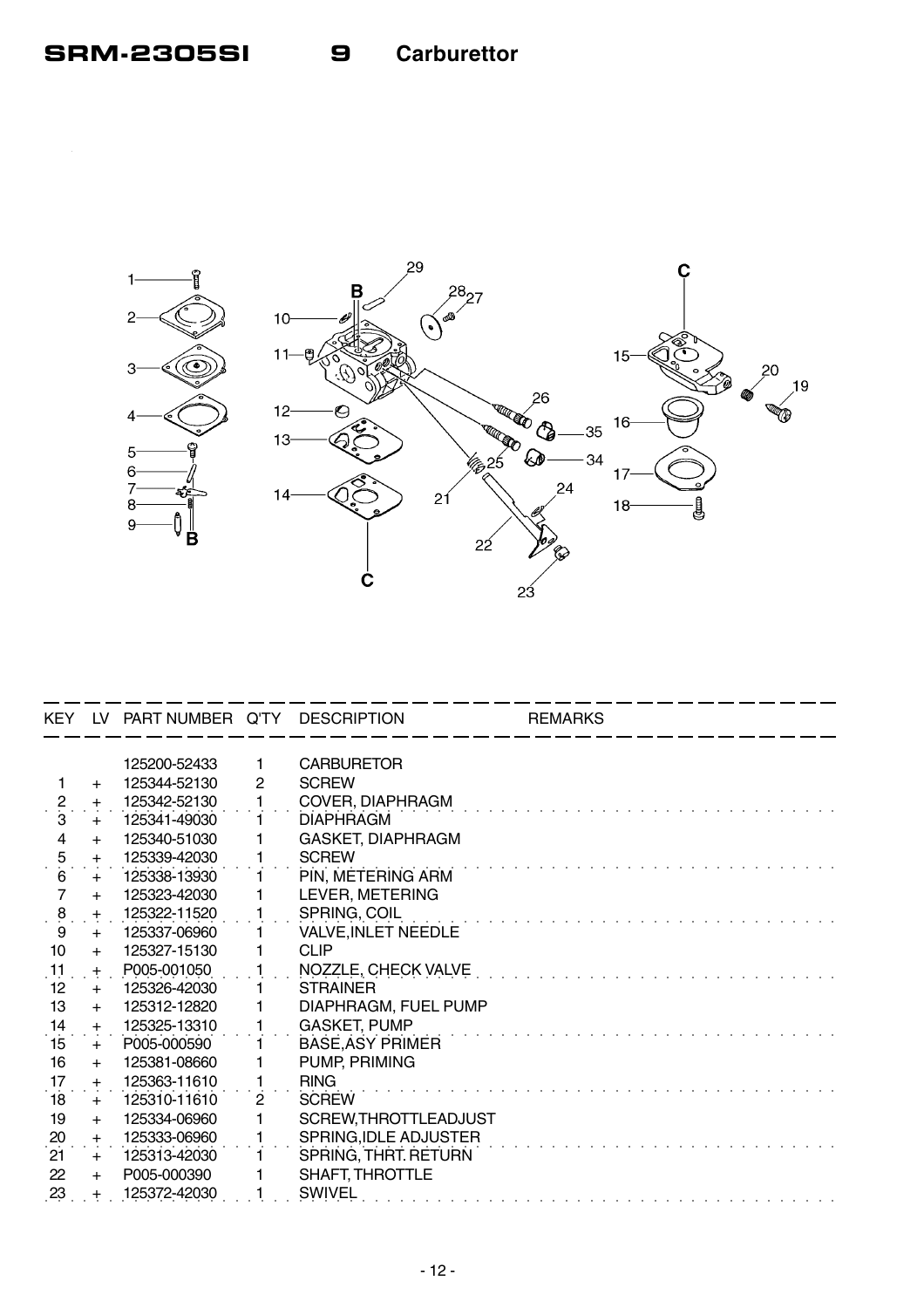9



| <b>KEY</b> | LV. | PART NUMBER Q'TY | <b>DESCRIPTION</b>          | <b>REMARKS</b> |
|------------|-----|------------------|-----------------------------|----------------|
|            |     |                  |                             |                |
| -24        |     | 125327-13930     | <b>CLIP</b>                 |                |
| 25         |     | P005-001710      | <b>SCREW, MAINN MIXTURE</b> |                |
| 26         |     | P005-001720      | <b>SCREW, IDLE MIXTURE</b>  |                |
| -27        |     | 125314-13930     | <b>SCREW</b>                |                |
| 28         |     | 125316-49030     | <b>VALVE, THROTTLE</b>      |                |
| -29        |     | 125345-15130     | PLUG, WELCH                 |                |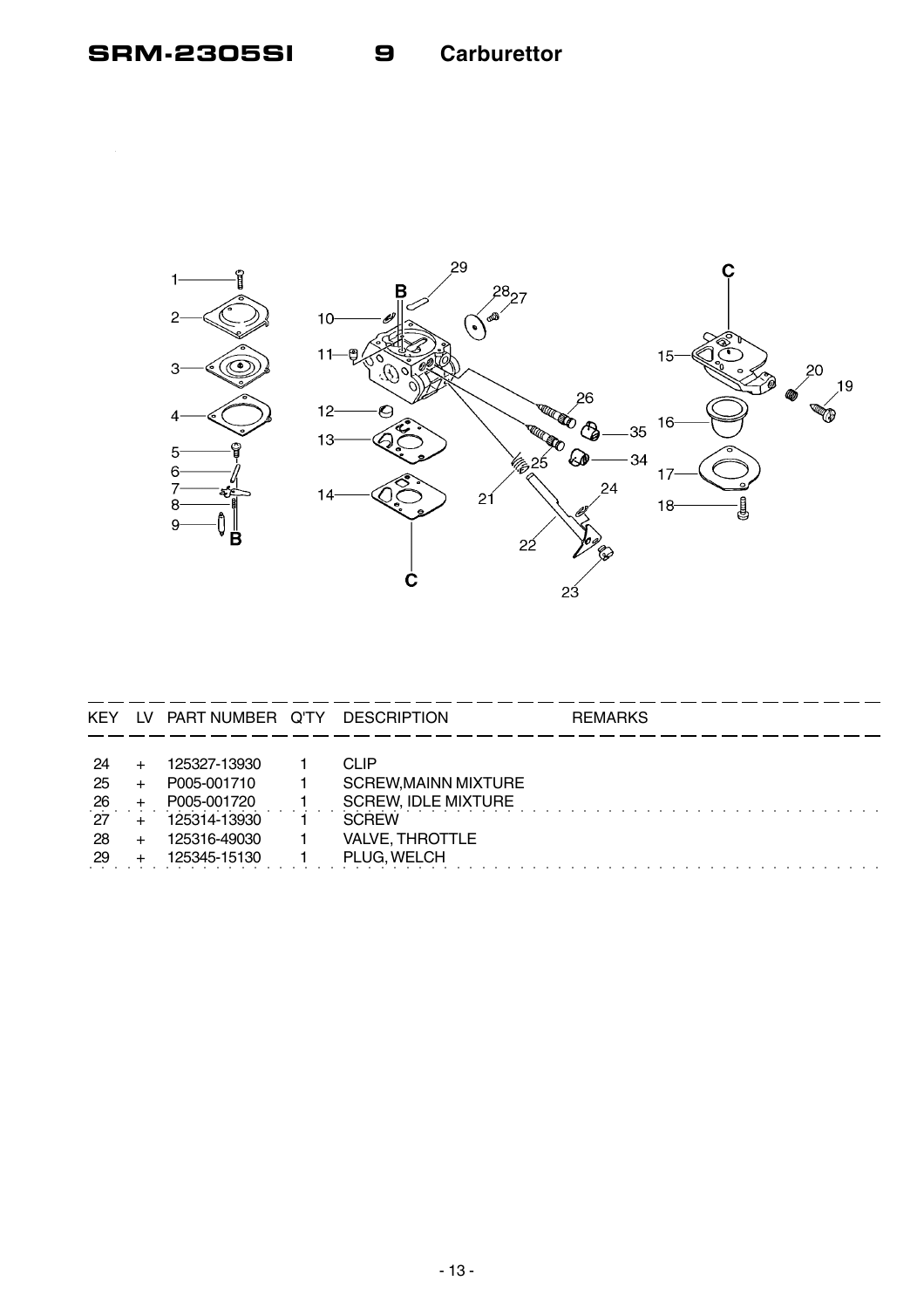- -

| <b>KEY</b> | LV. | PART NUMBER Q'TY DESCRIPTION |                            | <b>REMARKS</b> |
|------------|-----|------------------------------|----------------------------|----------------|
|            |     |                              |                            |                |
|            |     | 125303-13310                 | DIAPHRAGM/GASKET KIT       |                |
| 903        | $+$ | 125341-49030                 | <b>DIAPHRAGM</b>           |                |
| 904        | $+$ | 125340-51030                 | <b>GASKET, DIAPHRAGM</b>   |                |
| 913        | $+$ | 125312-12820                 | DIAPHRAGM, FUEL PUMP       |                |
| 914        | $+$ | 125325-13310                 | <b>GASKET, PUMP</b>        |                |
|            |     | P005-001810                  | <b>REBUILD KIT</b>         |                |
| 903        | $+$ | 125341-49030                 | <b>DIAPHRAGM</b>           |                |
| 904        | $+$ | 125340-51030                 | <b>GASKET, DIAPHRAGM</b>   |                |
| 906        | $+$ | 125338-13930                 | PIN, METERING ARM          |                |
| 907        | $+$ | 125323-42030                 | LEVER, METERING            |                |
| 908        | $+$ | 125322-11520                 | SPRING, COIL               |                |
| 909        | $+$ | 125337-06960                 | <b>VALVE, INLET NEEDLE</b> |                |
| 912        | $+$ | 125326-42030                 | <b>STRAINER</b>            |                |
| 913        | $+$ | 125312-12820                 | DIAPHRAGM, FUEL PUMP       |                |
| 914        | $+$ | 125325-13310                 | <b>GASKET, PUMP</b>        |                |
| 929        |     | 125345-15130                 | PLUG. WELCH                |                |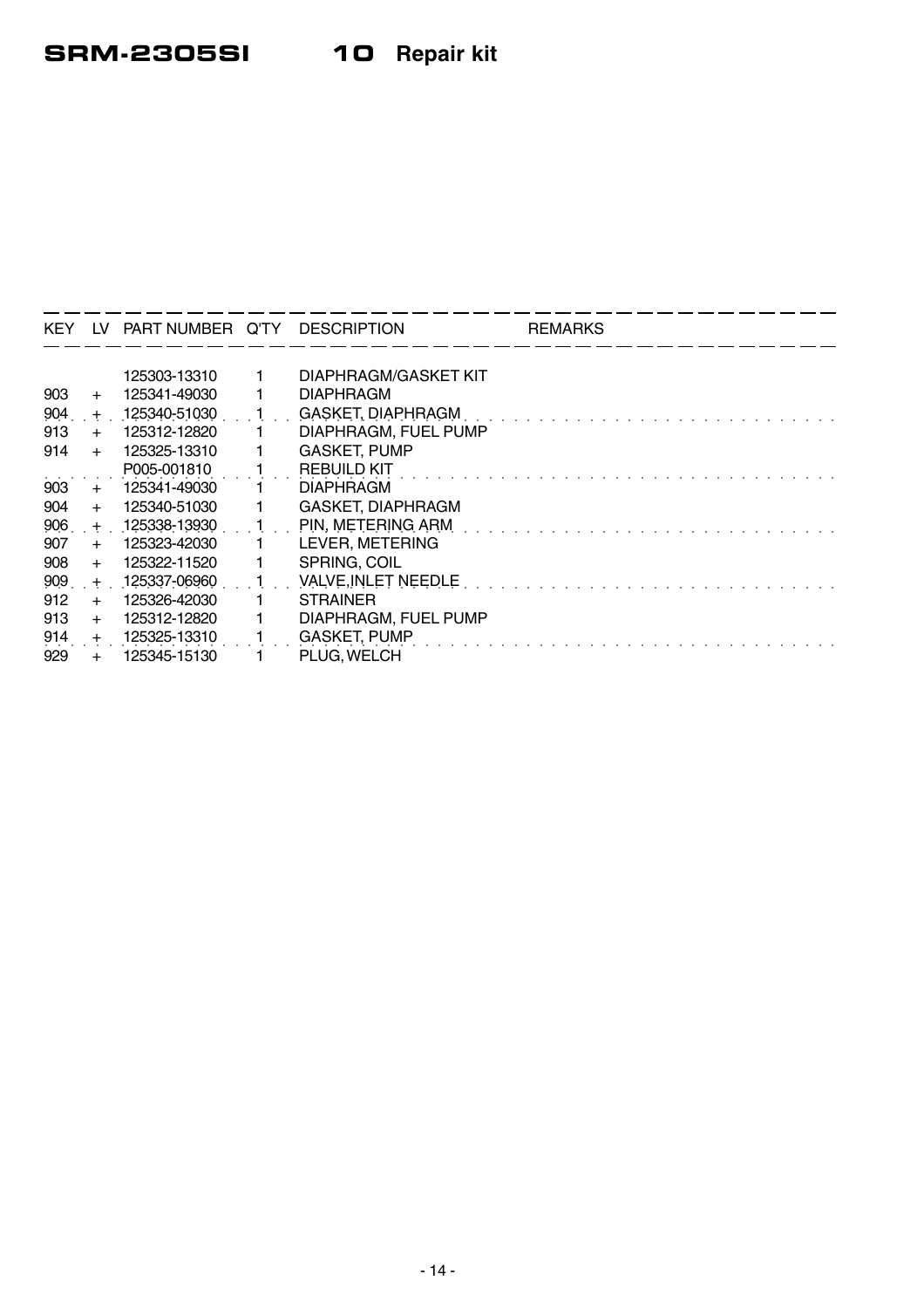| Key No.<br><b>Parts Number</b><br>Key No.<br><b>Parts Number</b><br>Key No.<br><b>Parts Number</b><br>$1 - 9$<br>$9 - 904$<br>A011-000101<br>V430-000410<br>$7 - 11$<br>125340-51030<br>A051-000292<br>$3 - 19$<br>V452-000060<br>$7 - 8$<br>$9 - 3$<br>125341-49030<br>A052-000130<br>$3 - 40$<br>V452-000130<br>$7 - 6$<br>125341-49030<br>$9 - 903$<br>A101-000000<br>$1 - 5$<br>V471-001190<br>125342-52130<br>$9 - 2$<br>$5 - 14$<br>$4 - 31$<br>V471-001200<br>$5 - 9$<br>A320-000251<br>125344-52130<br>$9 - 1$<br>C062-000181<br>$7 - 30$<br>V553-000010<br>125345-15130<br>$9 - 29$<br>$1 - 10$<br>C400-000000<br>$7 - 25$<br>X405-000011<br>$8 - 30$<br>125345-15130<br>$9 - 929$<br>C403-000031<br>$7 - 26$<br>X502-000460<br>$3 - 18$<br>125363-11610<br>$9 - 17$<br>C423-000041<br>$7 - 33$<br>X505-000620<br>$3 - 16$<br>125372-42030<br>$9 - 23$<br>X547-000650<br>$1 - 21$<br>$9 - 16$<br>C450-000022<br>$7 - 7$<br>125381-08660<br>C460-000011<br>X602-000020<br>$6 - 3$<br>130010-42032<br>$7 - 5$<br>4 - 1<br>C463-000000<br>$7 - 34$<br>$4 - 5$<br>100013-11520<br>$1 - 6$<br>130016-42031<br>C535-000001<br>$8 - 6$<br>100014-11520<br>$1 - 8$<br>130017-42031<br>$4 - 4$<br>C535-000011<br>$8 - 14$<br>100015-04630<br>$1 - 7$<br>130111-00530<br>$5 - 8$<br>C550-000080<br>100204-52132<br>130301-04560<br>$6 - 11$<br>$1 - 11$<br>$4 - 8$<br>C550-000090<br>$6 - 21$<br>100212-42031<br>$1 - 12$<br>130302-50630<br>$4 - 15$<br>C550-000100<br>100215-03930<br>$1 - 13$<br>130310-04560<br>$6 - 15$<br>4 - 14<br>C554-000000<br>$6 - 12$<br>100242-42030<br>1 - 15<br>130410-44730<br>4 - 12<br>P005-000390<br>$9 - 22$<br>101010-44332<br>$1 - 3$<br>130415-40630<br>$4 - 17$<br>101011-06562<br>$1 - 1$<br>131004-55530<br>$5 - 4$<br>P005-000590<br>$9 - 15$<br>P005-001050<br>$9 - 11$<br>101511-44730<br>1 - 17<br>131005-44332<br>5 - 1<br>131016-55830<br>P005-001710<br>$9 - 25$<br>101514-42031<br>1 - 19<br>$5 - 5$<br>P005-001720<br>$9 - 26$<br>125200-52433<br>131051-56030<br>$4 - 6$<br>$5 - 6$<br>$10 -$<br>125200-52433<br>131205-07320<br>P005-001810<br>9 -<br>5 - 12<br>125303-13310<br>$10 -$<br>P021-000052<br>4 - 21<br>131300-56430<br>$5 - 7$<br>125310-11610<br>132010-56330<br>P021-001102<br>1 - 4<br>$9 - 18$<br>$5 - 13$<br>$7 - 1$<br>125312-12820<br>132013-09820<br>P021-002612<br>$9 - 13$<br>$5 - 11$<br>$6 - 10$<br>$9 - 913$<br>P021-002620<br>125312-12820<br>132115-46730<br>$5 - 10$<br>P021-002861<br>$6 - 5$<br>$9 - 21$<br>125313-42030<br>145642-04930<br>4 - 32<br>$8 - 33$<br>125314-13930<br>$4 - 28$<br>P021-007470<br>$9 - 27$<br>145863-42030<br>$8 - 1$<br>$9 - 28$<br>P021-012610<br>125316-49030<br>145866-42031<br>$4 - 26$<br>$7 - 19$<br>$9 - 8$<br>$4 - 27$<br>P021-012820<br>125322-11520<br>145876-42030<br>P021-013000<br>$9 - 908$<br>150112-42030<br>$2 - 14$<br>7 - 15<br>125322-11520<br>$1 - 23$<br>125323-42030<br>$9 - 7$<br>$2 - 8$<br>P021-013520<br>156601-52130<br>P022-002100<br>$3 - 43$<br>$2 - 7$<br>125323-42030<br>$9 - 907$<br>156801-44731<br>$3 - 25$<br>$9 - 14$<br>P022-004600<br>125325-13310<br>159010-10230<br>$2 - 13$<br>P022-004610<br>$3 - 22$<br>125325-13310<br>159011-03432<br>9 - 914<br>$2 - 12$<br>P022-004620<br>$3 - 23$<br>125326-42030<br>$9 - 12$<br>159012-03433<br>2 - 11<br>P022-004630<br>$3 - 31$<br>$9 - 912$<br>159112-09961<br>$7 - 13$<br>125326-42030<br>P022-004640<br>$3 - 30$<br>$9 - 24$<br>162010-52830<br>$2 - 10$<br>125327-13930<br>P022-004660<br>$3 - 27$<br>125327-15130<br>$9 - 10$<br>163401-49230<br>$7 - 9$<br>P022-004670<br>$3 - 28$<br>$9 - 20$<br>175000-52733<br>125333-06960<br>$2 - 6$<br>P022-004680<br>$3 - 24$<br>125334-06960<br>$9 - 19$<br>175005-47630<br>$2 - 5$<br>P022-004690<br>$3 - 26$<br>125337-06960<br>$9 - 9$<br>175018-52131<br>2 - 15<br>P022-004740<br>125337-06960<br>$9 - 909$<br>177228-27030<br>$3 - 41$<br>3 - 21<br>P022-005230<br>$3 - 29$<br>$9 - 6$<br>177234-12220<br>125338-13930<br>3 - 42<br>V104-000160<br>$4 - 22$<br>$9 - 906$<br>177246-11120<br>125338-13930<br>$3 - 20$<br>V299-000110<br>$7 - 24$<br>$9 - 5$<br>178127-47530<br>125339-42030<br>7 - 12<br>V376-000361<br>125340-51030<br>178510-48830<br>$4 - 7$<br>$3 - 35$<br>$9 - 4$ | <b>Index</b> |  |  |  |  |
|---------------------------------------------------------------------------------------------------------------------------------------------------------------------------------------------------------------------------------------------------------------------------------------------------------------------------------------------------------------------------------------------------------------------------------------------------------------------------------------------------------------------------------------------------------------------------------------------------------------------------------------------------------------------------------------------------------------------------------------------------------------------------------------------------------------------------------------------------------------------------------------------------------------------------------------------------------------------------------------------------------------------------------------------------------------------------------------------------------------------------------------------------------------------------------------------------------------------------------------------------------------------------------------------------------------------------------------------------------------------------------------------------------------------------------------------------------------------------------------------------------------------------------------------------------------------------------------------------------------------------------------------------------------------------------------------------------------------------------------------------------------------------------------------------------------------------------------------------------------------------------------------------------------------------------------------------------------------------------------------------------------------------------------------------------------------------------------------------------------------------------------------------------------------------------------------------------------------------------------------------------------------------------------------------------------------------------------------------------------------------------------------------------------------------------------------------------------------------------------------------------------------------------------------------------------------------------------------------------------------------------------------------------------------------------------------------------------------------------------------------------------------------------------------------------------------------------------------------------------------------------------------------------------------------------------------------------------------------------------------------------------------------------------------------------------------------------------------------------------------------------------------------------------------------------------------------------------------------------------------------------------------------------------------------------------------------------------------------------------------------------------------------------------------------------------------------------------------------------------------------------------------------------------------------------------------------------------------------------------------------------------------------------------------------------------------------------------------------------------------------------------------------------------------------------------------------------------------------------------------------------------------------------------------------------------------------------------------------------------------------------------------------------------------------------------------------------------------------------------------------------------------------------------------------------------------------------------------------------------------|--------------|--|--|--|--|
|                                                                                                                                                                                                                                                                                                                                                                                                                                                                                                                                                                                                                                                                                                                                                                                                                                                                                                                                                                                                                                                                                                                                                                                                                                                                                                                                                                                                                                                                                                                                                                                                                                                                                                                                                                                                                                                                                                                                                                                                                                                                                                                                                                                                                                                                                                                                                                                                                                                                                                                                                                                                                                                                                                                                                                                                                                                                                                                                                                                                                                                                                                                                                                                                                                                                                                                                                                                                                                                                                                                                                                                                                                                                                                                                                                                                                                                                                                                                                                                                                                                                                                                                                                                                                                             |              |  |  |  |  |
|                                                                                                                                                                                                                                                                                                                                                                                                                                                                                                                                                                                                                                                                                                                                                                                                                                                                                                                                                                                                                                                                                                                                                                                                                                                                                                                                                                                                                                                                                                                                                                                                                                                                                                                                                                                                                                                                                                                                                                                                                                                                                                                                                                                                                                                                                                                                                                                                                                                                                                                                                                                                                                                                                                                                                                                                                                                                                                                                                                                                                                                                                                                                                                                                                                                                                                                                                                                                                                                                                                                                                                                                                                                                                                                                                                                                                                                                                                                                                                                                                                                                                                                                                                                                                                             |              |  |  |  |  |
|                                                                                                                                                                                                                                                                                                                                                                                                                                                                                                                                                                                                                                                                                                                                                                                                                                                                                                                                                                                                                                                                                                                                                                                                                                                                                                                                                                                                                                                                                                                                                                                                                                                                                                                                                                                                                                                                                                                                                                                                                                                                                                                                                                                                                                                                                                                                                                                                                                                                                                                                                                                                                                                                                                                                                                                                                                                                                                                                                                                                                                                                                                                                                                                                                                                                                                                                                                                                                                                                                                                                                                                                                                                                                                                                                                                                                                                                                                                                                                                                                                                                                                                                                                                                                                             |              |  |  |  |  |
|                                                                                                                                                                                                                                                                                                                                                                                                                                                                                                                                                                                                                                                                                                                                                                                                                                                                                                                                                                                                                                                                                                                                                                                                                                                                                                                                                                                                                                                                                                                                                                                                                                                                                                                                                                                                                                                                                                                                                                                                                                                                                                                                                                                                                                                                                                                                                                                                                                                                                                                                                                                                                                                                                                                                                                                                                                                                                                                                                                                                                                                                                                                                                                                                                                                                                                                                                                                                                                                                                                                                                                                                                                                                                                                                                                                                                                                                                                                                                                                                                                                                                                                                                                                                                                             |              |  |  |  |  |
|                                                                                                                                                                                                                                                                                                                                                                                                                                                                                                                                                                                                                                                                                                                                                                                                                                                                                                                                                                                                                                                                                                                                                                                                                                                                                                                                                                                                                                                                                                                                                                                                                                                                                                                                                                                                                                                                                                                                                                                                                                                                                                                                                                                                                                                                                                                                                                                                                                                                                                                                                                                                                                                                                                                                                                                                                                                                                                                                                                                                                                                                                                                                                                                                                                                                                                                                                                                                                                                                                                                                                                                                                                                                                                                                                                                                                                                                                                                                                                                                                                                                                                                                                                                                                                             |              |  |  |  |  |
|                                                                                                                                                                                                                                                                                                                                                                                                                                                                                                                                                                                                                                                                                                                                                                                                                                                                                                                                                                                                                                                                                                                                                                                                                                                                                                                                                                                                                                                                                                                                                                                                                                                                                                                                                                                                                                                                                                                                                                                                                                                                                                                                                                                                                                                                                                                                                                                                                                                                                                                                                                                                                                                                                                                                                                                                                                                                                                                                                                                                                                                                                                                                                                                                                                                                                                                                                                                                                                                                                                                                                                                                                                                                                                                                                                                                                                                                                                                                                                                                                                                                                                                                                                                                                                             |              |  |  |  |  |
|                                                                                                                                                                                                                                                                                                                                                                                                                                                                                                                                                                                                                                                                                                                                                                                                                                                                                                                                                                                                                                                                                                                                                                                                                                                                                                                                                                                                                                                                                                                                                                                                                                                                                                                                                                                                                                                                                                                                                                                                                                                                                                                                                                                                                                                                                                                                                                                                                                                                                                                                                                                                                                                                                                                                                                                                                                                                                                                                                                                                                                                                                                                                                                                                                                                                                                                                                                                                                                                                                                                                                                                                                                                                                                                                                                                                                                                                                                                                                                                                                                                                                                                                                                                                                                             |              |  |  |  |  |
|                                                                                                                                                                                                                                                                                                                                                                                                                                                                                                                                                                                                                                                                                                                                                                                                                                                                                                                                                                                                                                                                                                                                                                                                                                                                                                                                                                                                                                                                                                                                                                                                                                                                                                                                                                                                                                                                                                                                                                                                                                                                                                                                                                                                                                                                                                                                                                                                                                                                                                                                                                                                                                                                                                                                                                                                                                                                                                                                                                                                                                                                                                                                                                                                                                                                                                                                                                                                                                                                                                                                                                                                                                                                                                                                                                                                                                                                                                                                                                                                                                                                                                                                                                                                                                             |              |  |  |  |  |
|                                                                                                                                                                                                                                                                                                                                                                                                                                                                                                                                                                                                                                                                                                                                                                                                                                                                                                                                                                                                                                                                                                                                                                                                                                                                                                                                                                                                                                                                                                                                                                                                                                                                                                                                                                                                                                                                                                                                                                                                                                                                                                                                                                                                                                                                                                                                                                                                                                                                                                                                                                                                                                                                                                                                                                                                                                                                                                                                                                                                                                                                                                                                                                                                                                                                                                                                                                                                                                                                                                                                                                                                                                                                                                                                                                                                                                                                                                                                                                                                                                                                                                                                                                                                                                             |              |  |  |  |  |
|                                                                                                                                                                                                                                                                                                                                                                                                                                                                                                                                                                                                                                                                                                                                                                                                                                                                                                                                                                                                                                                                                                                                                                                                                                                                                                                                                                                                                                                                                                                                                                                                                                                                                                                                                                                                                                                                                                                                                                                                                                                                                                                                                                                                                                                                                                                                                                                                                                                                                                                                                                                                                                                                                                                                                                                                                                                                                                                                                                                                                                                                                                                                                                                                                                                                                                                                                                                                                                                                                                                                                                                                                                                                                                                                                                                                                                                                                                                                                                                                                                                                                                                                                                                                                                             |              |  |  |  |  |
|                                                                                                                                                                                                                                                                                                                                                                                                                                                                                                                                                                                                                                                                                                                                                                                                                                                                                                                                                                                                                                                                                                                                                                                                                                                                                                                                                                                                                                                                                                                                                                                                                                                                                                                                                                                                                                                                                                                                                                                                                                                                                                                                                                                                                                                                                                                                                                                                                                                                                                                                                                                                                                                                                                                                                                                                                                                                                                                                                                                                                                                                                                                                                                                                                                                                                                                                                                                                                                                                                                                                                                                                                                                                                                                                                                                                                                                                                                                                                                                                                                                                                                                                                                                                                                             |              |  |  |  |  |
|                                                                                                                                                                                                                                                                                                                                                                                                                                                                                                                                                                                                                                                                                                                                                                                                                                                                                                                                                                                                                                                                                                                                                                                                                                                                                                                                                                                                                                                                                                                                                                                                                                                                                                                                                                                                                                                                                                                                                                                                                                                                                                                                                                                                                                                                                                                                                                                                                                                                                                                                                                                                                                                                                                                                                                                                                                                                                                                                                                                                                                                                                                                                                                                                                                                                                                                                                                                                                                                                                                                                                                                                                                                                                                                                                                                                                                                                                                                                                                                                                                                                                                                                                                                                                                             |              |  |  |  |  |
|                                                                                                                                                                                                                                                                                                                                                                                                                                                                                                                                                                                                                                                                                                                                                                                                                                                                                                                                                                                                                                                                                                                                                                                                                                                                                                                                                                                                                                                                                                                                                                                                                                                                                                                                                                                                                                                                                                                                                                                                                                                                                                                                                                                                                                                                                                                                                                                                                                                                                                                                                                                                                                                                                                                                                                                                                                                                                                                                                                                                                                                                                                                                                                                                                                                                                                                                                                                                                                                                                                                                                                                                                                                                                                                                                                                                                                                                                                                                                                                                                                                                                                                                                                                                                                             |              |  |  |  |  |
|                                                                                                                                                                                                                                                                                                                                                                                                                                                                                                                                                                                                                                                                                                                                                                                                                                                                                                                                                                                                                                                                                                                                                                                                                                                                                                                                                                                                                                                                                                                                                                                                                                                                                                                                                                                                                                                                                                                                                                                                                                                                                                                                                                                                                                                                                                                                                                                                                                                                                                                                                                                                                                                                                                                                                                                                                                                                                                                                                                                                                                                                                                                                                                                                                                                                                                                                                                                                                                                                                                                                                                                                                                                                                                                                                                                                                                                                                                                                                                                                                                                                                                                                                                                                                                             |              |  |  |  |  |
|                                                                                                                                                                                                                                                                                                                                                                                                                                                                                                                                                                                                                                                                                                                                                                                                                                                                                                                                                                                                                                                                                                                                                                                                                                                                                                                                                                                                                                                                                                                                                                                                                                                                                                                                                                                                                                                                                                                                                                                                                                                                                                                                                                                                                                                                                                                                                                                                                                                                                                                                                                                                                                                                                                                                                                                                                                                                                                                                                                                                                                                                                                                                                                                                                                                                                                                                                                                                                                                                                                                                                                                                                                                                                                                                                                                                                                                                                                                                                                                                                                                                                                                                                                                                                                             |              |  |  |  |  |
|                                                                                                                                                                                                                                                                                                                                                                                                                                                                                                                                                                                                                                                                                                                                                                                                                                                                                                                                                                                                                                                                                                                                                                                                                                                                                                                                                                                                                                                                                                                                                                                                                                                                                                                                                                                                                                                                                                                                                                                                                                                                                                                                                                                                                                                                                                                                                                                                                                                                                                                                                                                                                                                                                                                                                                                                                                                                                                                                                                                                                                                                                                                                                                                                                                                                                                                                                                                                                                                                                                                                                                                                                                                                                                                                                                                                                                                                                                                                                                                                                                                                                                                                                                                                                                             |              |  |  |  |  |
|                                                                                                                                                                                                                                                                                                                                                                                                                                                                                                                                                                                                                                                                                                                                                                                                                                                                                                                                                                                                                                                                                                                                                                                                                                                                                                                                                                                                                                                                                                                                                                                                                                                                                                                                                                                                                                                                                                                                                                                                                                                                                                                                                                                                                                                                                                                                                                                                                                                                                                                                                                                                                                                                                                                                                                                                                                                                                                                                                                                                                                                                                                                                                                                                                                                                                                                                                                                                                                                                                                                                                                                                                                                                                                                                                                                                                                                                                                                                                                                                                                                                                                                                                                                                                                             |              |  |  |  |  |
|                                                                                                                                                                                                                                                                                                                                                                                                                                                                                                                                                                                                                                                                                                                                                                                                                                                                                                                                                                                                                                                                                                                                                                                                                                                                                                                                                                                                                                                                                                                                                                                                                                                                                                                                                                                                                                                                                                                                                                                                                                                                                                                                                                                                                                                                                                                                                                                                                                                                                                                                                                                                                                                                                                                                                                                                                                                                                                                                                                                                                                                                                                                                                                                                                                                                                                                                                                                                                                                                                                                                                                                                                                                                                                                                                                                                                                                                                                                                                                                                                                                                                                                                                                                                                                             |              |  |  |  |  |
|                                                                                                                                                                                                                                                                                                                                                                                                                                                                                                                                                                                                                                                                                                                                                                                                                                                                                                                                                                                                                                                                                                                                                                                                                                                                                                                                                                                                                                                                                                                                                                                                                                                                                                                                                                                                                                                                                                                                                                                                                                                                                                                                                                                                                                                                                                                                                                                                                                                                                                                                                                                                                                                                                                                                                                                                                                                                                                                                                                                                                                                                                                                                                                                                                                                                                                                                                                                                                                                                                                                                                                                                                                                                                                                                                                                                                                                                                                                                                                                                                                                                                                                                                                                                                                             |              |  |  |  |  |
|                                                                                                                                                                                                                                                                                                                                                                                                                                                                                                                                                                                                                                                                                                                                                                                                                                                                                                                                                                                                                                                                                                                                                                                                                                                                                                                                                                                                                                                                                                                                                                                                                                                                                                                                                                                                                                                                                                                                                                                                                                                                                                                                                                                                                                                                                                                                                                                                                                                                                                                                                                                                                                                                                                                                                                                                                                                                                                                                                                                                                                                                                                                                                                                                                                                                                                                                                                                                                                                                                                                                                                                                                                                                                                                                                                                                                                                                                                                                                                                                                                                                                                                                                                                                                                             |              |  |  |  |  |
|                                                                                                                                                                                                                                                                                                                                                                                                                                                                                                                                                                                                                                                                                                                                                                                                                                                                                                                                                                                                                                                                                                                                                                                                                                                                                                                                                                                                                                                                                                                                                                                                                                                                                                                                                                                                                                                                                                                                                                                                                                                                                                                                                                                                                                                                                                                                                                                                                                                                                                                                                                                                                                                                                                                                                                                                                                                                                                                                                                                                                                                                                                                                                                                                                                                                                                                                                                                                                                                                                                                                                                                                                                                                                                                                                                                                                                                                                                                                                                                                                                                                                                                                                                                                                                             |              |  |  |  |  |
|                                                                                                                                                                                                                                                                                                                                                                                                                                                                                                                                                                                                                                                                                                                                                                                                                                                                                                                                                                                                                                                                                                                                                                                                                                                                                                                                                                                                                                                                                                                                                                                                                                                                                                                                                                                                                                                                                                                                                                                                                                                                                                                                                                                                                                                                                                                                                                                                                                                                                                                                                                                                                                                                                                                                                                                                                                                                                                                                                                                                                                                                                                                                                                                                                                                                                                                                                                                                                                                                                                                                                                                                                                                                                                                                                                                                                                                                                                                                                                                                                                                                                                                                                                                                                                             |              |  |  |  |  |
|                                                                                                                                                                                                                                                                                                                                                                                                                                                                                                                                                                                                                                                                                                                                                                                                                                                                                                                                                                                                                                                                                                                                                                                                                                                                                                                                                                                                                                                                                                                                                                                                                                                                                                                                                                                                                                                                                                                                                                                                                                                                                                                                                                                                                                                                                                                                                                                                                                                                                                                                                                                                                                                                                                                                                                                                                                                                                                                                                                                                                                                                                                                                                                                                                                                                                                                                                                                                                                                                                                                                                                                                                                                                                                                                                                                                                                                                                                                                                                                                                                                                                                                                                                                                                                             |              |  |  |  |  |
|                                                                                                                                                                                                                                                                                                                                                                                                                                                                                                                                                                                                                                                                                                                                                                                                                                                                                                                                                                                                                                                                                                                                                                                                                                                                                                                                                                                                                                                                                                                                                                                                                                                                                                                                                                                                                                                                                                                                                                                                                                                                                                                                                                                                                                                                                                                                                                                                                                                                                                                                                                                                                                                                                                                                                                                                                                                                                                                                                                                                                                                                                                                                                                                                                                                                                                                                                                                                                                                                                                                                                                                                                                                                                                                                                                                                                                                                                                                                                                                                                                                                                                                                                                                                                                             |              |  |  |  |  |
|                                                                                                                                                                                                                                                                                                                                                                                                                                                                                                                                                                                                                                                                                                                                                                                                                                                                                                                                                                                                                                                                                                                                                                                                                                                                                                                                                                                                                                                                                                                                                                                                                                                                                                                                                                                                                                                                                                                                                                                                                                                                                                                                                                                                                                                                                                                                                                                                                                                                                                                                                                                                                                                                                                                                                                                                                                                                                                                                                                                                                                                                                                                                                                                                                                                                                                                                                                                                                                                                                                                                                                                                                                                                                                                                                                                                                                                                                                                                                                                                                                                                                                                                                                                                                                             |              |  |  |  |  |
|                                                                                                                                                                                                                                                                                                                                                                                                                                                                                                                                                                                                                                                                                                                                                                                                                                                                                                                                                                                                                                                                                                                                                                                                                                                                                                                                                                                                                                                                                                                                                                                                                                                                                                                                                                                                                                                                                                                                                                                                                                                                                                                                                                                                                                                                                                                                                                                                                                                                                                                                                                                                                                                                                                                                                                                                                                                                                                                                                                                                                                                                                                                                                                                                                                                                                                                                                                                                                                                                                                                                                                                                                                                                                                                                                                                                                                                                                                                                                                                                                                                                                                                                                                                                                                             |              |  |  |  |  |
|                                                                                                                                                                                                                                                                                                                                                                                                                                                                                                                                                                                                                                                                                                                                                                                                                                                                                                                                                                                                                                                                                                                                                                                                                                                                                                                                                                                                                                                                                                                                                                                                                                                                                                                                                                                                                                                                                                                                                                                                                                                                                                                                                                                                                                                                                                                                                                                                                                                                                                                                                                                                                                                                                                                                                                                                                                                                                                                                                                                                                                                                                                                                                                                                                                                                                                                                                                                                                                                                                                                                                                                                                                                                                                                                                                                                                                                                                                                                                                                                                                                                                                                                                                                                                                             |              |  |  |  |  |
|                                                                                                                                                                                                                                                                                                                                                                                                                                                                                                                                                                                                                                                                                                                                                                                                                                                                                                                                                                                                                                                                                                                                                                                                                                                                                                                                                                                                                                                                                                                                                                                                                                                                                                                                                                                                                                                                                                                                                                                                                                                                                                                                                                                                                                                                                                                                                                                                                                                                                                                                                                                                                                                                                                                                                                                                                                                                                                                                                                                                                                                                                                                                                                                                                                                                                                                                                                                                                                                                                                                                                                                                                                                                                                                                                                                                                                                                                                                                                                                                                                                                                                                                                                                                                                             |              |  |  |  |  |
|                                                                                                                                                                                                                                                                                                                                                                                                                                                                                                                                                                                                                                                                                                                                                                                                                                                                                                                                                                                                                                                                                                                                                                                                                                                                                                                                                                                                                                                                                                                                                                                                                                                                                                                                                                                                                                                                                                                                                                                                                                                                                                                                                                                                                                                                                                                                                                                                                                                                                                                                                                                                                                                                                                                                                                                                                                                                                                                                                                                                                                                                                                                                                                                                                                                                                                                                                                                                                                                                                                                                                                                                                                                                                                                                                                                                                                                                                                                                                                                                                                                                                                                                                                                                                                             |              |  |  |  |  |
|                                                                                                                                                                                                                                                                                                                                                                                                                                                                                                                                                                                                                                                                                                                                                                                                                                                                                                                                                                                                                                                                                                                                                                                                                                                                                                                                                                                                                                                                                                                                                                                                                                                                                                                                                                                                                                                                                                                                                                                                                                                                                                                                                                                                                                                                                                                                                                                                                                                                                                                                                                                                                                                                                                                                                                                                                                                                                                                                                                                                                                                                                                                                                                                                                                                                                                                                                                                                                                                                                                                                                                                                                                                                                                                                                                                                                                                                                                                                                                                                                                                                                                                                                                                                                                             |              |  |  |  |  |
|                                                                                                                                                                                                                                                                                                                                                                                                                                                                                                                                                                                                                                                                                                                                                                                                                                                                                                                                                                                                                                                                                                                                                                                                                                                                                                                                                                                                                                                                                                                                                                                                                                                                                                                                                                                                                                                                                                                                                                                                                                                                                                                                                                                                                                                                                                                                                                                                                                                                                                                                                                                                                                                                                                                                                                                                                                                                                                                                                                                                                                                                                                                                                                                                                                                                                                                                                                                                                                                                                                                                                                                                                                                                                                                                                                                                                                                                                                                                                                                                                                                                                                                                                                                                                                             |              |  |  |  |  |
|                                                                                                                                                                                                                                                                                                                                                                                                                                                                                                                                                                                                                                                                                                                                                                                                                                                                                                                                                                                                                                                                                                                                                                                                                                                                                                                                                                                                                                                                                                                                                                                                                                                                                                                                                                                                                                                                                                                                                                                                                                                                                                                                                                                                                                                                                                                                                                                                                                                                                                                                                                                                                                                                                                                                                                                                                                                                                                                                                                                                                                                                                                                                                                                                                                                                                                                                                                                                                                                                                                                                                                                                                                                                                                                                                                                                                                                                                                                                                                                                                                                                                                                                                                                                                                             |              |  |  |  |  |
|                                                                                                                                                                                                                                                                                                                                                                                                                                                                                                                                                                                                                                                                                                                                                                                                                                                                                                                                                                                                                                                                                                                                                                                                                                                                                                                                                                                                                                                                                                                                                                                                                                                                                                                                                                                                                                                                                                                                                                                                                                                                                                                                                                                                                                                                                                                                                                                                                                                                                                                                                                                                                                                                                                                                                                                                                                                                                                                                                                                                                                                                                                                                                                                                                                                                                                                                                                                                                                                                                                                                                                                                                                                                                                                                                                                                                                                                                                                                                                                                                                                                                                                                                                                                                                             |              |  |  |  |  |
|                                                                                                                                                                                                                                                                                                                                                                                                                                                                                                                                                                                                                                                                                                                                                                                                                                                                                                                                                                                                                                                                                                                                                                                                                                                                                                                                                                                                                                                                                                                                                                                                                                                                                                                                                                                                                                                                                                                                                                                                                                                                                                                                                                                                                                                                                                                                                                                                                                                                                                                                                                                                                                                                                                                                                                                                                                                                                                                                                                                                                                                                                                                                                                                                                                                                                                                                                                                                                                                                                                                                                                                                                                                                                                                                                                                                                                                                                                                                                                                                                                                                                                                                                                                                                                             |              |  |  |  |  |
|                                                                                                                                                                                                                                                                                                                                                                                                                                                                                                                                                                                                                                                                                                                                                                                                                                                                                                                                                                                                                                                                                                                                                                                                                                                                                                                                                                                                                                                                                                                                                                                                                                                                                                                                                                                                                                                                                                                                                                                                                                                                                                                                                                                                                                                                                                                                                                                                                                                                                                                                                                                                                                                                                                                                                                                                                                                                                                                                                                                                                                                                                                                                                                                                                                                                                                                                                                                                                                                                                                                                                                                                                                                                                                                                                                                                                                                                                                                                                                                                                                                                                                                                                                                                                                             |              |  |  |  |  |
|                                                                                                                                                                                                                                                                                                                                                                                                                                                                                                                                                                                                                                                                                                                                                                                                                                                                                                                                                                                                                                                                                                                                                                                                                                                                                                                                                                                                                                                                                                                                                                                                                                                                                                                                                                                                                                                                                                                                                                                                                                                                                                                                                                                                                                                                                                                                                                                                                                                                                                                                                                                                                                                                                                                                                                                                                                                                                                                                                                                                                                                                                                                                                                                                                                                                                                                                                                                                                                                                                                                                                                                                                                                                                                                                                                                                                                                                                                                                                                                                                                                                                                                                                                                                                                             |              |  |  |  |  |
|                                                                                                                                                                                                                                                                                                                                                                                                                                                                                                                                                                                                                                                                                                                                                                                                                                                                                                                                                                                                                                                                                                                                                                                                                                                                                                                                                                                                                                                                                                                                                                                                                                                                                                                                                                                                                                                                                                                                                                                                                                                                                                                                                                                                                                                                                                                                                                                                                                                                                                                                                                                                                                                                                                                                                                                                                                                                                                                                                                                                                                                                                                                                                                                                                                                                                                                                                                                                                                                                                                                                                                                                                                                                                                                                                                                                                                                                                                                                                                                                                                                                                                                                                                                                                                             |              |  |  |  |  |
|                                                                                                                                                                                                                                                                                                                                                                                                                                                                                                                                                                                                                                                                                                                                                                                                                                                                                                                                                                                                                                                                                                                                                                                                                                                                                                                                                                                                                                                                                                                                                                                                                                                                                                                                                                                                                                                                                                                                                                                                                                                                                                                                                                                                                                                                                                                                                                                                                                                                                                                                                                                                                                                                                                                                                                                                                                                                                                                                                                                                                                                                                                                                                                                                                                                                                                                                                                                                                                                                                                                                                                                                                                                                                                                                                                                                                                                                                                                                                                                                                                                                                                                                                                                                                                             |              |  |  |  |  |
|                                                                                                                                                                                                                                                                                                                                                                                                                                                                                                                                                                                                                                                                                                                                                                                                                                                                                                                                                                                                                                                                                                                                                                                                                                                                                                                                                                                                                                                                                                                                                                                                                                                                                                                                                                                                                                                                                                                                                                                                                                                                                                                                                                                                                                                                                                                                                                                                                                                                                                                                                                                                                                                                                                                                                                                                                                                                                                                                                                                                                                                                                                                                                                                                                                                                                                                                                                                                                                                                                                                                                                                                                                                                                                                                                                                                                                                                                                                                                                                                                                                                                                                                                                                                                                             |              |  |  |  |  |
|                                                                                                                                                                                                                                                                                                                                                                                                                                                                                                                                                                                                                                                                                                                                                                                                                                                                                                                                                                                                                                                                                                                                                                                                                                                                                                                                                                                                                                                                                                                                                                                                                                                                                                                                                                                                                                                                                                                                                                                                                                                                                                                                                                                                                                                                                                                                                                                                                                                                                                                                                                                                                                                                                                                                                                                                                                                                                                                                                                                                                                                                                                                                                                                                                                                                                                                                                                                                                                                                                                                                                                                                                                                                                                                                                                                                                                                                                                                                                                                                                                                                                                                                                                                                                                             |              |  |  |  |  |
|                                                                                                                                                                                                                                                                                                                                                                                                                                                                                                                                                                                                                                                                                                                                                                                                                                                                                                                                                                                                                                                                                                                                                                                                                                                                                                                                                                                                                                                                                                                                                                                                                                                                                                                                                                                                                                                                                                                                                                                                                                                                                                                                                                                                                                                                                                                                                                                                                                                                                                                                                                                                                                                                                                                                                                                                                                                                                                                                                                                                                                                                                                                                                                                                                                                                                                                                                                                                                                                                                                                                                                                                                                                                                                                                                                                                                                                                                                                                                                                                                                                                                                                                                                                                                                             |              |  |  |  |  |
|                                                                                                                                                                                                                                                                                                                                                                                                                                                                                                                                                                                                                                                                                                                                                                                                                                                                                                                                                                                                                                                                                                                                                                                                                                                                                                                                                                                                                                                                                                                                                                                                                                                                                                                                                                                                                                                                                                                                                                                                                                                                                                                                                                                                                                                                                                                                                                                                                                                                                                                                                                                                                                                                                                                                                                                                                                                                                                                                                                                                                                                                                                                                                                                                                                                                                                                                                                                                                                                                                                                                                                                                                                                                                                                                                                                                                                                                                                                                                                                                                                                                                                                                                                                                                                             |              |  |  |  |  |
|                                                                                                                                                                                                                                                                                                                                                                                                                                                                                                                                                                                                                                                                                                                                                                                                                                                                                                                                                                                                                                                                                                                                                                                                                                                                                                                                                                                                                                                                                                                                                                                                                                                                                                                                                                                                                                                                                                                                                                                                                                                                                                                                                                                                                                                                                                                                                                                                                                                                                                                                                                                                                                                                                                                                                                                                                                                                                                                                                                                                                                                                                                                                                                                                                                                                                                                                                                                                                                                                                                                                                                                                                                                                                                                                                                                                                                                                                                                                                                                                                                                                                                                                                                                                                                             |              |  |  |  |  |
|                                                                                                                                                                                                                                                                                                                                                                                                                                                                                                                                                                                                                                                                                                                                                                                                                                                                                                                                                                                                                                                                                                                                                                                                                                                                                                                                                                                                                                                                                                                                                                                                                                                                                                                                                                                                                                                                                                                                                                                                                                                                                                                                                                                                                                                                                                                                                                                                                                                                                                                                                                                                                                                                                                                                                                                                                                                                                                                                                                                                                                                                                                                                                                                                                                                                                                                                                                                                                                                                                                                                                                                                                                                                                                                                                                                                                                                                                                                                                                                                                                                                                                                                                                                                                                             |              |  |  |  |  |
|                                                                                                                                                                                                                                                                                                                                                                                                                                                                                                                                                                                                                                                                                                                                                                                                                                                                                                                                                                                                                                                                                                                                                                                                                                                                                                                                                                                                                                                                                                                                                                                                                                                                                                                                                                                                                                                                                                                                                                                                                                                                                                                                                                                                                                                                                                                                                                                                                                                                                                                                                                                                                                                                                                                                                                                                                                                                                                                                                                                                                                                                                                                                                                                                                                                                                                                                                                                                                                                                                                                                                                                                                                                                                                                                                                                                                                                                                                                                                                                                                                                                                                                                                                                                                                             |              |  |  |  |  |
|                                                                                                                                                                                                                                                                                                                                                                                                                                                                                                                                                                                                                                                                                                                                                                                                                                                                                                                                                                                                                                                                                                                                                                                                                                                                                                                                                                                                                                                                                                                                                                                                                                                                                                                                                                                                                                                                                                                                                                                                                                                                                                                                                                                                                                                                                                                                                                                                                                                                                                                                                                                                                                                                                                                                                                                                                                                                                                                                                                                                                                                                                                                                                                                                                                                                                                                                                                                                                                                                                                                                                                                                                                                                                                                                                                                                                                                                                                                                                                                                                                                                                                                                                                                                                                             |              |  |  |  |  |
|                                                                                                                                                                                                                                                                                                                                                                                                                                                                                                                                                                                                                                                                                                                                                                                                                                                                                                                                                                                                                                                                                                                                                                                                                                                                                                                                                                                                                                                                                                                                                                                                                                                                                                                                                                                                                                                                                                                                                                                                                                                                                                                                                                                                                                                                                                                                                                                                                                                                                                                                                                                                                                                                                                                                                                                                                                                                                                                                                                                                                                                                                                                                                                                                                                                                                                                                                                                                                                                                                                                                                                                                                                                                                                                                                                                                                                                                                                                                                                                                                                                                                                                                                                                                                                             |              |  |  |  |  |
|                                                                                                                                                                                                                                                                                                                                                                                                                                                                                                                                                                                                                                                                                                                                                                                                                                                                                                                                                                                                                                                                                                                                                                                                                                                                                                                                                                                                                                                                                                                                                                                                                                                                                                                                                                                                                                                                                                                                                                                                                                                                                                                                                                                                                                                                                                                                                                                                                                                                                                                                                                                                                                                                                                                                                                                                                                                                                                                                                                                                                                                                                                                                                                                                                                                                                                                                                                                                                                                                                                                                                                                                                                                                                                                                                                                                                                                                                                                                                                                                                                                                                                                                                                                                                                             |              |  |  |  |  |
|                                                                                                                                                                                                                                                                                                                                                                                                                                                                                                                                                                                                                                                                                                                                                                                                                                                                                                                                                                                                                                                                                                                                                                                                                                                                                                                                                                                                                                                                                                                                                                                                                                                                                                                                                                                                                                                                                                                                                                                                                                                                                                                                                                                                                                                                                                                                                                                                                                                                                                                                                                                                                                                                                                                                                                                                                                                                                                                                                                                                                                                                                                                                                                                                                                                                                                                                                                                                                                                                                                                                                                                                                                                                                                                                                                                                                                                                                                                                                                                                                                                                                                                                                                                                                                             |              |  |  |  |  |
|                                                                                                                                                                                                                                                                                                                                                                                                                                                                                                                                                                                                                                                                                                                                                                                                                                                                                                                                                                                                                                                                                                                                                                                                                                                                                                                                                                                                                                                                                                                                                                                                                                                                                                                                                                                                                                                                                                                                                                                                                                                                                                                                                                                                                                                                                                                                                                                                                                                                                                                                                                                                                                                                                                                                                                                                                                                                                                                                                                                                                                                                                                                                                                                                                                                                                                                                                                                                                                                                                                                                                                                                                                                                                                                                                                                                                                                                                                                                                                                                                                                                                                                                                                                                                                             |              |  |  |  |  |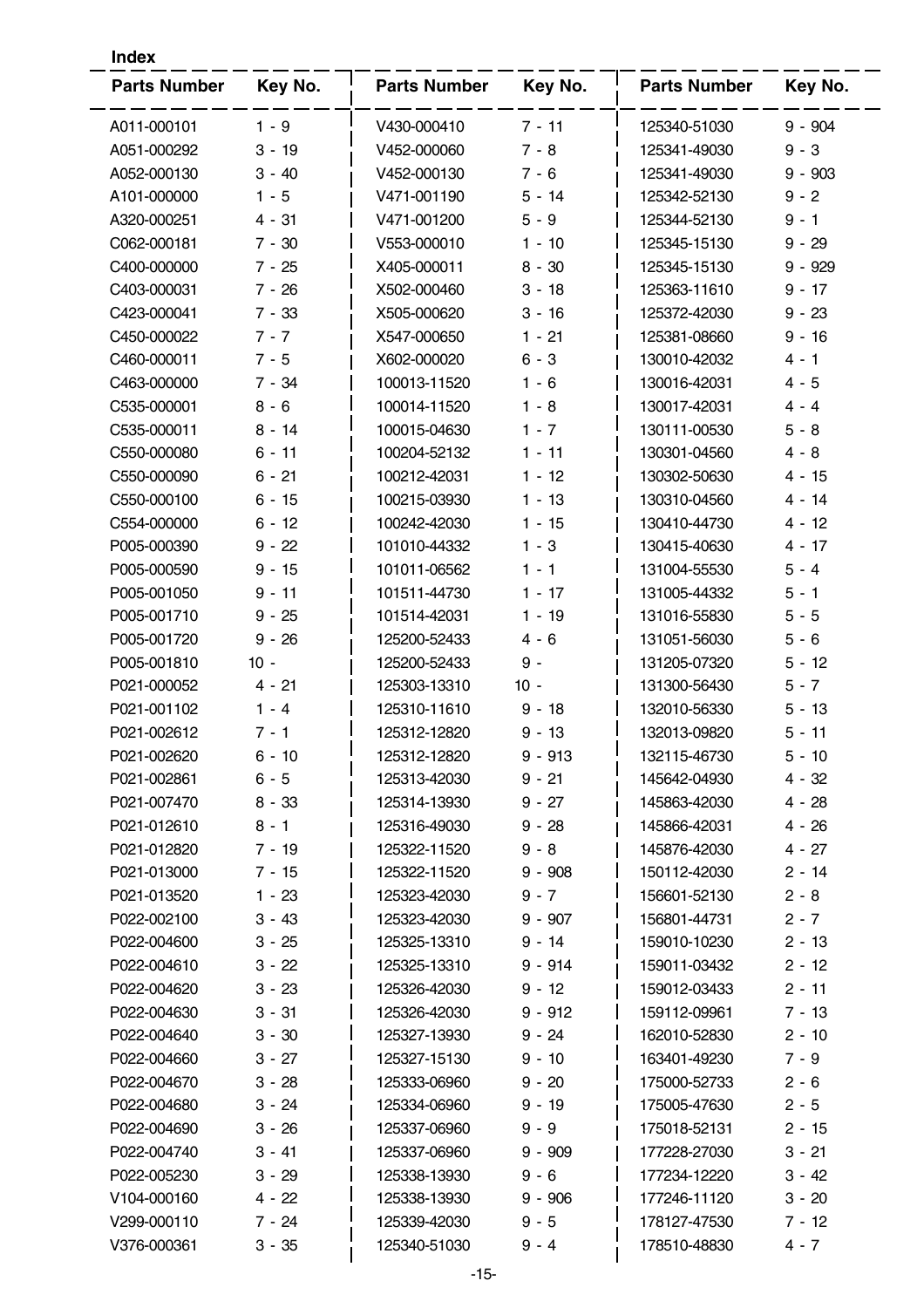#### **Index**

| <b>Parts Number</b> | Key No.  | <b>Parts Number</b> | Key No.  | <b>Parts Number</b> | Key No. |
|---------------------|----------|---------------------|----------|---------------------|---------|
| 178515-04560        | $4 - 10$ | 900242-05010        | $8 - 18$ |                     |         |
| 178516-00830        | $4 - 11$ | 900242-05018        | $6 - 17$ |                     |         |
| 178810-05230        | 4 - 9    | 900242-05057        | 4 - 13   |                     |         |
| 224924-52130        | 7 - 14   | 900243-05016        | $5 - 2$  |                     |         |
| 301015-05330        | $7 - 17$ | 900252-05012        | $6 - 13$ |                     |         |
| 301200-21330        | $7 - 16$ | 900253-04016        | $7 - 2$  |                     |         |
| 305110-42030        | $5 - 3$  | 900253-05020        | $3 - 15$ |                     |         |
| 605014-54230        | 7 - 23   | 900500-00005        | $4 - 2$  |                     |         |
| 610018-27830        | 7 - 29   | 900500-00005        | $7 - 4$  |                     |         |
| 610206-28230        | 7 - 28   | 900502-00006        | $7 - 10$ |                     |         |
| 610223-44730        | $1 - 29$ | 900565-00005        | $6 - 16$ |                     |         |
| 610300-40830        | 8 - 12   | 900565-50008        | $7 - 20$ |                     |         |
| 610310-56830        | $8 - 10$ | 900603-50008        | $8 - 16$ |                     |         |
| 610313-56830        | $8 - 36$ | 900701-00012        | $2 - 2$  |                     |         |
| 610314-52130        | $8 - 4$  | 900702-00022        | $8 - 22$ |                     |         |
| 610320-52130        | $8 - 2$  | 900702-00028        | $2 - 4$  |                     |         |
| 610352-56830        | $8 - 11$ | 900702-00032        | $8 - 7$  |                     |         |
| 610434-50031        | 8 - 17   | 900706-00010        | $8 - 23$ |                     |         |
| 610444-56830        | $8 - 8$  | 900720-00004        | $4 - 16$ |                     |         |
| 610473-52131        | $8 - 15$ | 900720-00012        | $8 - 5$  |                     |         |
| 610910-27832        | $1 - 27$ | 900807-06001        | $2 - 3$  |                     |         |
| 610922-27432        | $1 - 25$ | 900810-00626        | $8 - 13$ |                     |         |
| 610923-27432        | $1 - 26$ | 900812-06201        | $8 - 9$  |                     |         |
| 695001-44731        | $8 - 32$ | 900814-06202        | $8 - 38$ |                     |         |
| 696001-44731        | $8 - 31$ | 900855-06900        | $8 - 20$ |                     |         |
| 699013-56830        | $6 - 22$ | 900858-06900        | 8 - 21   |                     |         |
| 699200-56830        | $8 - 35$ | 91118-05025         | $1 - 24$ |                     |         |
| 699226-05430        | 8 - 37   | 91118-05025         | $6 - 23$ |                     |         |
| 699227-04630        | $8 - 39$ | 91118-05030         | 7 - 21   |                     |         |
| 699228-08930        | $8 - 40$ | 91118-06025         | $8 - 19$ |                     |         |
| 699229-56830        | $8 - 3$  | 91119-05012         | $7 - 18$ |                     |         |
| 890121-47530        | 4 - 19   | 94035-36201         | 1 - 14   |                     |         |
| 890617-43130        | $7 - 27$ |                     |          |                     |         |
| 895112-00330        | $6 - 2$  |                     |          |                     |         |
| 895610-00130        | $6 - 1$  |                     |          |                     |         |
| 897518-01131        | $6 - 4$  |                     |          |                     |         |
| 898510-39130        | $6 - 6$  |                     |          |                     |         |
| 900105-05055        | $4 - 29$ |                     |          |                     |         |
| 900141-05012        | $8 - 41$ |                     |          |                     |         |
| 900162-04022        | $2 - 9$  |                     |          |                     |         |
| 900162-05022        | $1 - 2$  |                     |          |                     |         |
| 900162-05028        | $1 - 16$ |                     |          |                     |         |
| 900220-05030        | $7 - 3$  |                     |          |                     |         |
| 900238-04012        | $1 - 20$ |                     |          |                     |         |
| 900238-04016        | 1 - 22   |                     |          |                     |         |
| 900238-04016        | $3 - 33$ |                     |          |                     |         |
| 900238-05016        | $1 - 28$ |                     |          |                     |         |
| 900238-05020        | 4 - 3    |                     |          |                     |         |
| 900242-04010        | 4 - 25   |                     |          |                     |         |